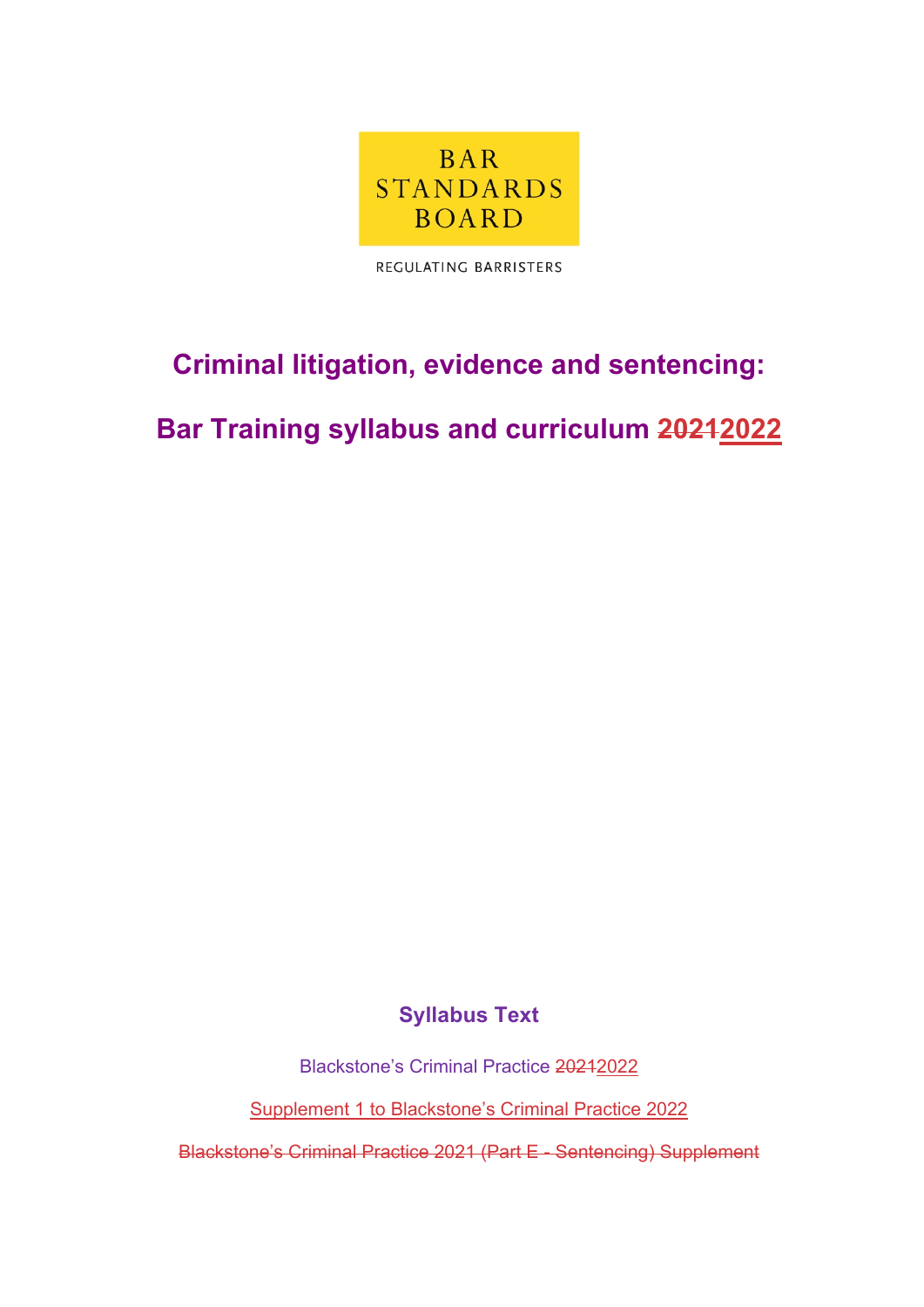*NB Click on the section title in the contents below to be taken to that section.*

# **Contents Page**

| Required Content for the Centrally Set Assessments in Criminal Litigation 2021  4 |                                                                                                  |  |
|-----------------------------------------------------------------------------------|--------------------------------------------------------------------------------------------------|--|
| 1.                                                                                |                                                                                                  |  |
| 2.                                                                                |                                                                                                  |  |
| 3.                                                                                |                                                                                                  |  |
| 4.                                                                                | Procedure in the magistrates' courts, allocation for trial, and sending to the Crown Court for   |  |
| 5.                                                                                |                                                                                                  |  |
| 6.                                                                                |                                                                                                  |  |
| 7.                                                                                |                                                                                                  |  |
| 8.                                                                                |                                                                                                  |  |
| 9.                                                                                |                                                                                                  |  |
| 10.                                                                               |                                                                                                  |  |
| 11.                                                                               |                                                                                                  |  |
|                                                                                   |                                                                                                  |  |
|                                                                                   |                                                                                                  |  |
|                                                                                   |                                                                                                  |  |
|                                                                                   |                                                                                                  |  |
|                                                                                   |                                                                                                  |  |
| 17.                                                                               |                                                                                                  |  |
|                                                                                   |                                                                                                  |  |
|                                                                                   |                                                                                                  |  |
|                                                                                   |                                                                                                  |  |
|                                                                                   |                                                                                                  |  |
|                                                                                   |                                                                                                  |  |
|                                                                                   |                                                                                                  |  |
|                                                                                   |                                                                                                  |  |
|                                                                                   |                                                                                                  |  |
|                                                                                   |                                                                                                  |  |
|                                                                                   | 27. Appeals from the magistrates' courts and from the Crown Court in its appellate capacity 3532 |  |
|                                                                                   |                                                                                                  |  |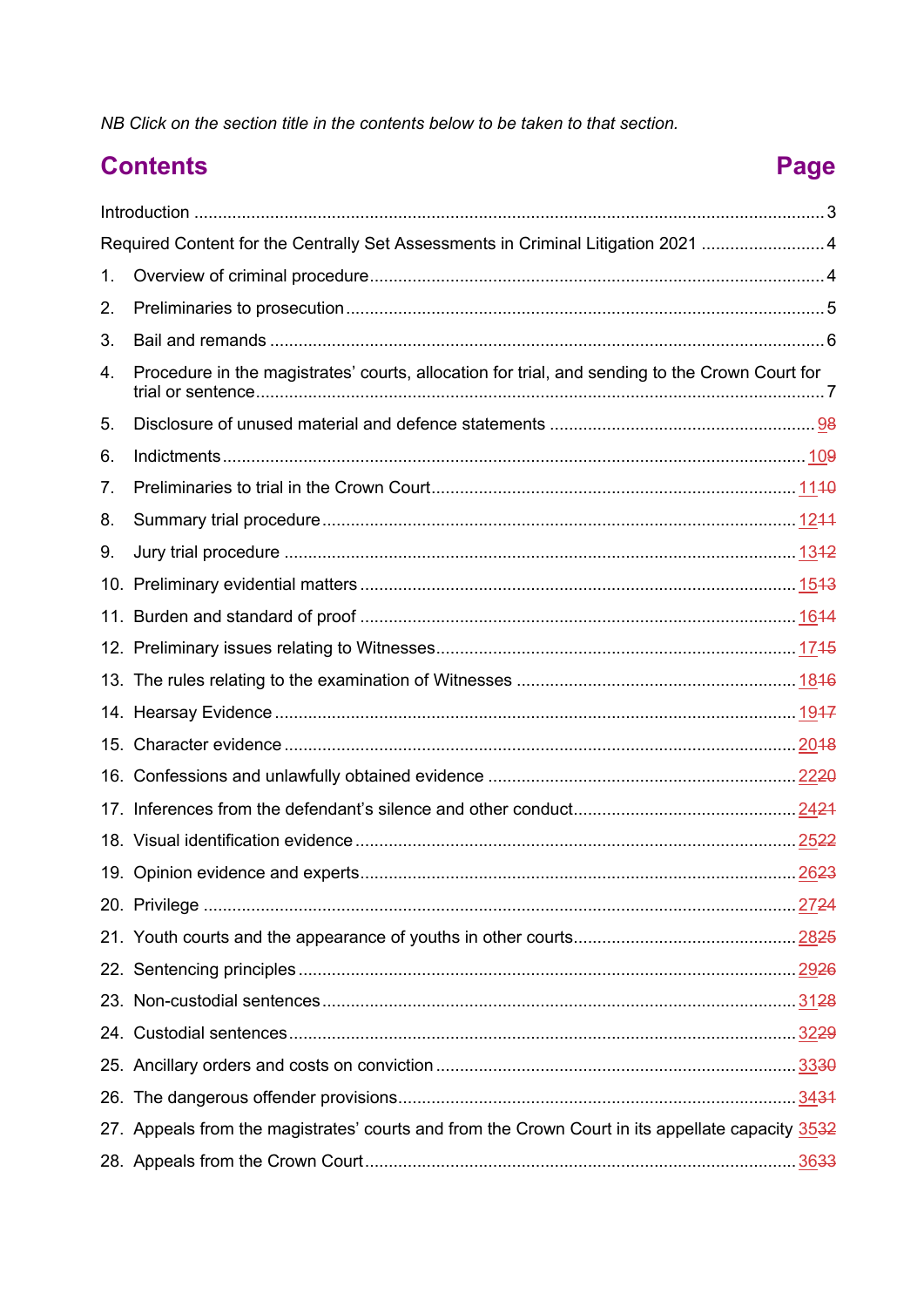### **Introduction**

The syllabus and curriculum for the centrally set assessments in Criminal Litigation is based on the principle that the Criminal Litigation course should prepare students for pupillage and the early years of practice at the Criminal Bar, and that the syllabus and curriculum should focus upon the fundamental principles, key rules and core elements of criminal litigation.

This updated version of the syllabus applies to all centrally set assessments taking place in the calendar year 20212022. The updated syllabus is based on Blackstone's Criminal Practice 20221, including Supplement 1<sub>7</sub> together with the supplement (Part E - Sentencing) which takes account of the Sentencing Act 2020 and replaces in its entirety Part E in the main volume of Blackstone's Criminal Practice 2021.

Marc Howe, Oxford Brookes University Tim Godfrey, Westminster Magistrates' Court The Court House, Wimbledon August December 2021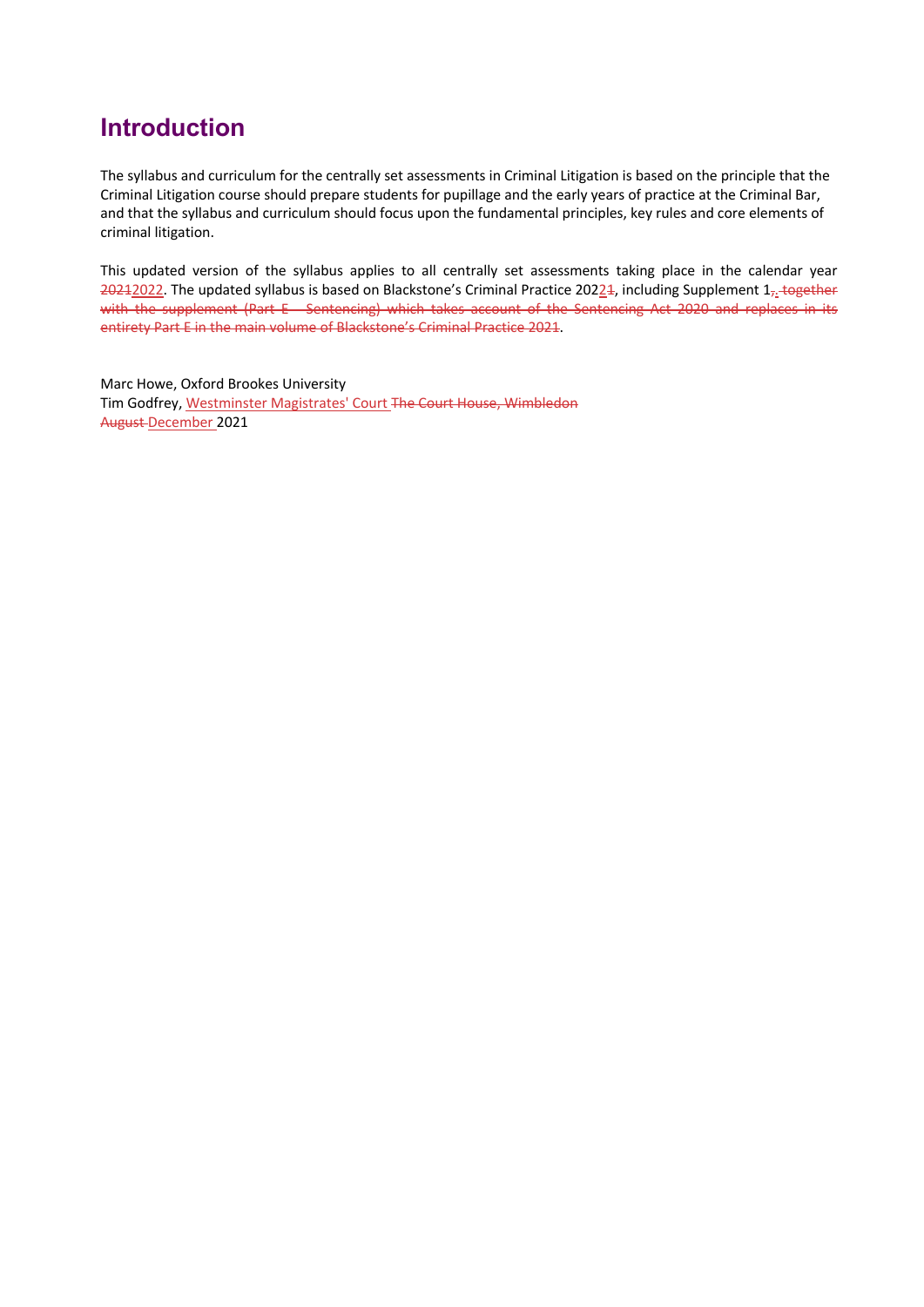Required Content for the Centrally Set Assessment in Criminal Litigation 2020-20212022

#### **1. Overview of criminal procedure**

- 1. The classification of offences (indictable, either-way and summary)
- 2. The structure of the criminal courts in England and Wales
- 3. The funding of criminal cases
- 4. The importance and application of the Criminal Procedure Rules, in particular the overriding objective and the case management functions of the court
- 1. Explanatory material which will not be assessed on the classification of offences will consist of definition of the classes of offences and determining the class of an offence. The relevant material is addressed in paragraphs D6.1-6.4 of Blackstone's Criminal Practice 20212022.
- 2. Explanatory material which will not be assessed on the structure of the criminal courts in England and Wales will consist of the structure creation and status of the Crown Court, categories of judges in the Crown Court, the role of the justices in the Crown Court, trial on indictment, appeals to the Crown Court, committal for sentence to the Crown Court, summary offences in the Crown Court, bail in the Crown Court, magistrates' courts, magistrates and district judges in the magistrates' courts, jurisdiction of magistrates' courts, statutory bases of the jurisdiction of the Court of Appeal (Criminal Division) and appeals to the Supreme Court from the Court of Appeal (Criminal Division). The relevant material is addressed in paragraphs D3.1, D3.2, D3.4, the first subparagraph of D3.10, D3.13-3.17, D3.19, D3.23, D26.1 and D30.3-30.4 of Blackstone's Criminal Practice 20212022.
- 3. Explanatory material which will not be assessed on funding of criminal cases will consist of public funding and applying for a representation order in a magistrates' court and the Crown Courts. The relevant material is addressed in paragraphs D32.1, D32.6 and the first three sub-paragraphs (up to "It was wrong to apply hindsight.") of D32.7 of Blackstone's Criminal Practice 20212022.
- 4. Explanatory material which will not be assessed on the importance and application of the Criminal Procedure Rules, the overriding objective and the case management functions of the court will consist of the overriding objective, case management, the rationale of case management, the court's role in case management, balancing efficiency and fairness, the duties of the parties in case management, case progression officers, practical case management and consequences of failure to comply with rules, directions and time limits. The relevant material is addressed in paragraphs D4.3, D4.7-4.8, the first sub-paragraph of D4.9, D4.10, D4.11 (other than the provisions relating to the Coronavirus Act 2020), D4.13 and D4.14-4.16 of Blackstone's Criminal Practice 20212022. Explanatory material which will not be assessed will also consist of the content of the following provisions of the Criminal Procedure Rules: CrimPR rules 1.1-1.3 (the overriding objective) and rules 3.2-3.3, 3.5, 3.8 and 3.13 (case management).

#### *Note*

For the purposes of the assessment students will be required to know the classification of the following offences: theft, robbery, burglary, fraud, sexual assault, rape, common assault, ABH, GBH/wounding contrary to sections 18 and 20 OAPA 1861, criminal damage and possession, possession with intent and supply of Class A and B drugs.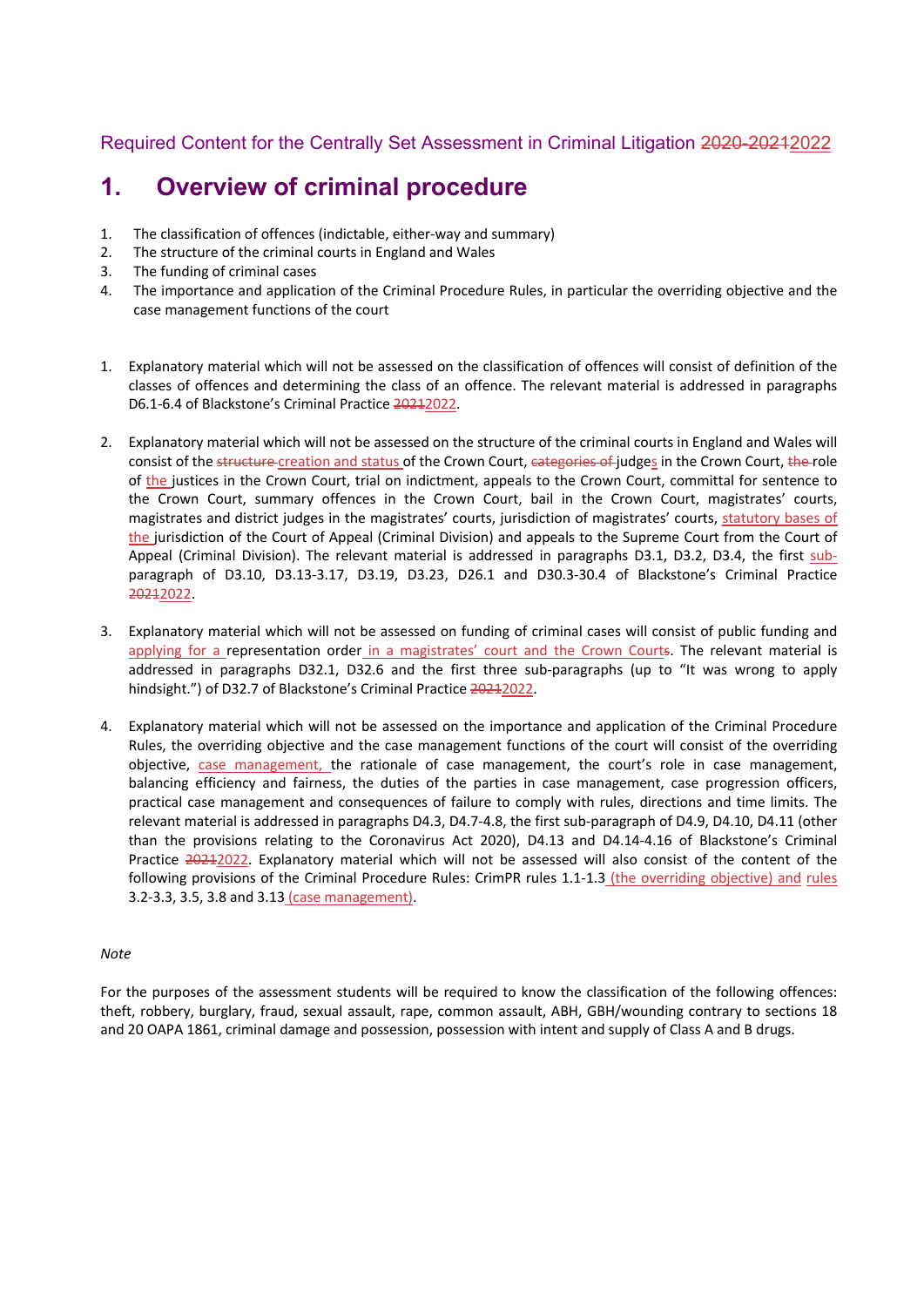# **2. Preliminaries to prosecution**

- 1. The Codes of Practice issued under the Police and Criminal Evidence Act 1984 (PACE) and their importance to criminal investigations
- 2. The provisions of Code C.10 (cautions and special warnings) and Code C.11 (interviews)
- 3. The main powers of arrest and the detention and treatment of suspects
- 4. The role of the Crown Prosecution Service and other prosecutors
- 5. The different methods of commencing criminal proceedings and time limits
- 1. Examinable material on the PACE Codes of Practice and their importance to criminal investigations will consist of general consideration of police powers in the investigation of crime. The relevant material is addressed in the first and last sub-paragraphs of paragraph D1.1 of Blackstone's Criminal Practice 20212022.
- 2. Examinable material on Code C.10 and Code C.11 will consist of interrogation of suspects, interviews generally, (including the definition of interview, where an interview may be conducted, cautions and special warnings, information about legal advice, significant statements or silence, conduct of the interview, when interviews should cease, the recording of interviews, special categories of persons, and intoxicated persons). The relevant material is addressed in paragraphs D1.81-D1.92 of Blackstone's Criminal Practice 20212022.
- 3. Examinable material on the main powers of arrest and the detention and treatment of suspects will consist of reasonable suspicion, the use of force (including the use of handcuffs), powers of arrest, legal characteristics of arrest, communication of fact of and grounds for arrest, action following arrest, police powers of arrest without warrant, arrest for breach of the peace, arrest under warrants issued by magistrates' courts and the Crown Court, detention and treatment of suspects, the applicability of PACE and Codes of Practice to the detention and treatment of suspects, the custody officer, custody records, notification of arrest, right of access to a solicitor, and-detention and treatment of children and young people and mentally disordered or vulnerable persons (including appropriate adults) and detention time limits. The relevant material is addressed in paragraphs D1.4, D1.7, D1.8, D1.14-1.18, D1.20, the first sub-paragraph of D1.21, D1.22-1.23, D1.33, D1.35-1.36, D1.40, D1.44- 1.45, D1.52, D1.55 and D1.63-1.68 of Blackstone's Criminal Practice 20212022.
- 4. Examinable material on the role of the Crown Prosecution Service and other prosecutors will consist of the Director of Public Prosecutions, the Crown Prosecution Service, and Crown Prosecutors.<del>role of the prosecutor,</del> commencement of proceedings against suspects arrested by the police and the role of the Crown Prosecution Service (including involvement in the charging process). The relevant material is addressed in paragraphs D3.44, D3.46, D3.49 and D3.50 of Blackstone's Criminal Practice 20212022.
- 5. Examinable material on different methods of commencing criminal proceedings and time limits will consist of the procedure for starting a prosecution and securing the presence of the accused before a magistrates' court, the written charge and requisition procedure, applying for the issue of a summons, the summons, content of the written charge or application for a summons, and the time within which summary trial should take placelimit for starting proceedings for summary offences. The relevant material is addressed in paragraphs D5.2, D5.4, D5.7 (first two sub-paragraphs), D5.10, D5.14, D21.17 and D21.18 of Blackstone's Criminal Practice 20212022.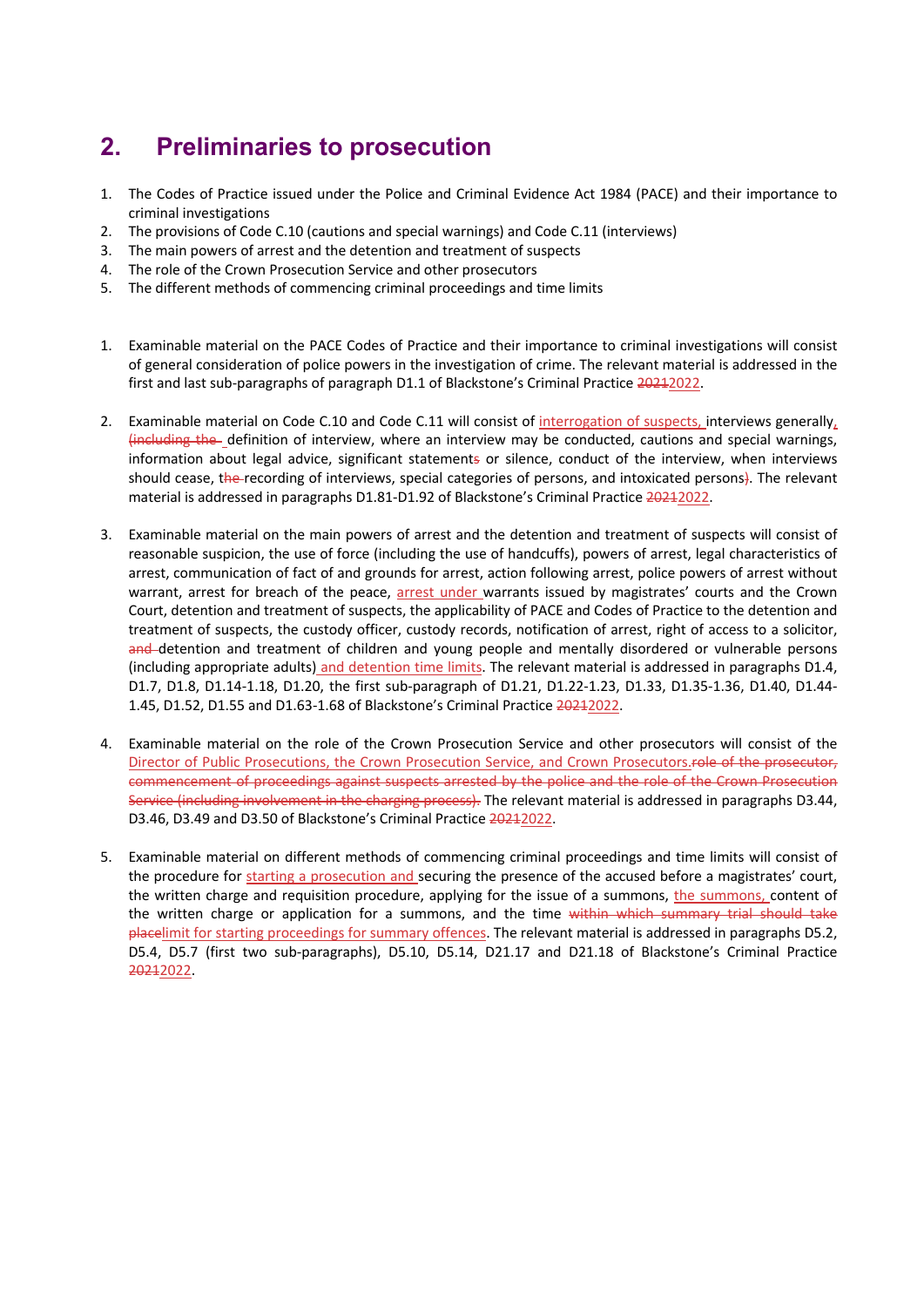# **3. Bail and remands**

- 1. adjournments and remands on bail and in custody
- 2. time limits applicable to remands in custody and applications for their extension (detailed knowledge of specific time limits not required)
- 3. the presumption in favour of bail and the occasions when it does not apply; the statutory grounds for withholding bail, and the matters that have to be considered by the court
- 4. bail conditions that can be applied and under what circumstances
- 5. the procedure for making a bail application, the practice and procedure on further application to the Crown Court following a decision to refuse bail in the magistrates' court
- 6. grounds upon which the prosecution can appeal to the Crown Court against a decision to grant bail
- 7. dealing with defendants who have failed to surrender to bail or breached their bail conditions
- 1. Examinable material on adjournments and remands on bail and in custody will consist of the power to adjourn, challenging decisions on adjournments, and remanding the accused on adjournments. The relevant material is addressed in paragraphs D5.22, D5.27 and D5.29-D5.30 of Blackstone's Criminal Practice 20212022.
- 2. Examinable material on custody time limits will consist of periods of remand in custody, further remands, remand on bail, custody time limits, periods applicable, effect of expiry of custody time limit, and the procedure for seeking an extension of time limits. The relevant material is addressed in the first sub-paragraph of D5.31 (the general 8 clear days rule only); the first sub-paragraph of D5.32, D5.36, D15.7, D15.8-15.9, D15.18 and D15.33 of Blackstone's Criminal Practice 20212022.
- 3. Examinable material on the presumption in favour of bail, the occasions when it does not apply, the statutory grounds for withholding bail, and matters that have to be considered by the court will consist of the court's power to grant bail, bail by magistrates' courts, bail by the Crown Court, bail jurisdiction in murder cases, the presumption in favour of bail, exceptions to the presumption in favour of bail, no bail for homicide or rape if previous conviction, bail for an accused charged with murder, refusing bail to an accused charged with an imprisonable offence, the risk of absconding, further offences or interference with witnesses, other grounds for withholding bail, and refusing bail to an accused charged with summary and non-imprisonable offences. The relevant material is addressed in paragraphs D7.1-D7.4, D7.6-7.7, the first sub-paragraph of D7.8, D7.11, D7.12-7.14, D.7.16-7.23; D7.24-7.31, D7.35-7.36 and D7.37 of Blackstone's Criminal Practice 20212022.
- 4. Examinable material on bail conditions will consist of the duty to surrender to custody, conditions that may be imposed by the court, electronic monitoring, sureties, deposit of security, applications to vary bail the conditions of bail, and breach of bail conditions. The relevant material is addressed in paragraphs D7.45-7.49, D7.51, D7.55, D7.60, D7.65-7.66 of Blackstone's Criminal Practice 20212022.
- 5. Examinable material on bail procedure will consist of application-procedure for bail applications in magistrates' courts, the right to make repeated argued bail applications, certificates of full argument, procedure for bail applications procedure in the Crown Court, notice of appeal, the hearing, and repeated bail applications in the Crown Court. The relevant material is addressed in paragraphs D7.67 (except the first sub-paragraph), D7.68, the first sub-paragraph of D7.70, D7.78, D7.80, D7.83-7.84 and D7.86 of Blackstone's Criminal Practice 20212022.
- 6. Examinable material on prosecution appeals against the grant of bail will consist of the prosecution right of appeal against a decision to grant bail and procedure. The relevant material is addressed in paragraphs D7.92- 7.93 of Blackstone's Criminal Practice 20212022.
- 7. Examinable material on failure to surrender to bail or breach of bail conditions will consist of failure to comply with bail, powers of the court when a bailed accused fails to appear, breach of bail conditions, and the offence  $\theta$  failure to surrender. The relevant material is addressed in paragraphs D7.97-7.98, D7.102, D7.103, D7.104, D7.105, D7.108, D7.110-7.111 and D7.113 of Blackstone's Criminal Practice 20212022.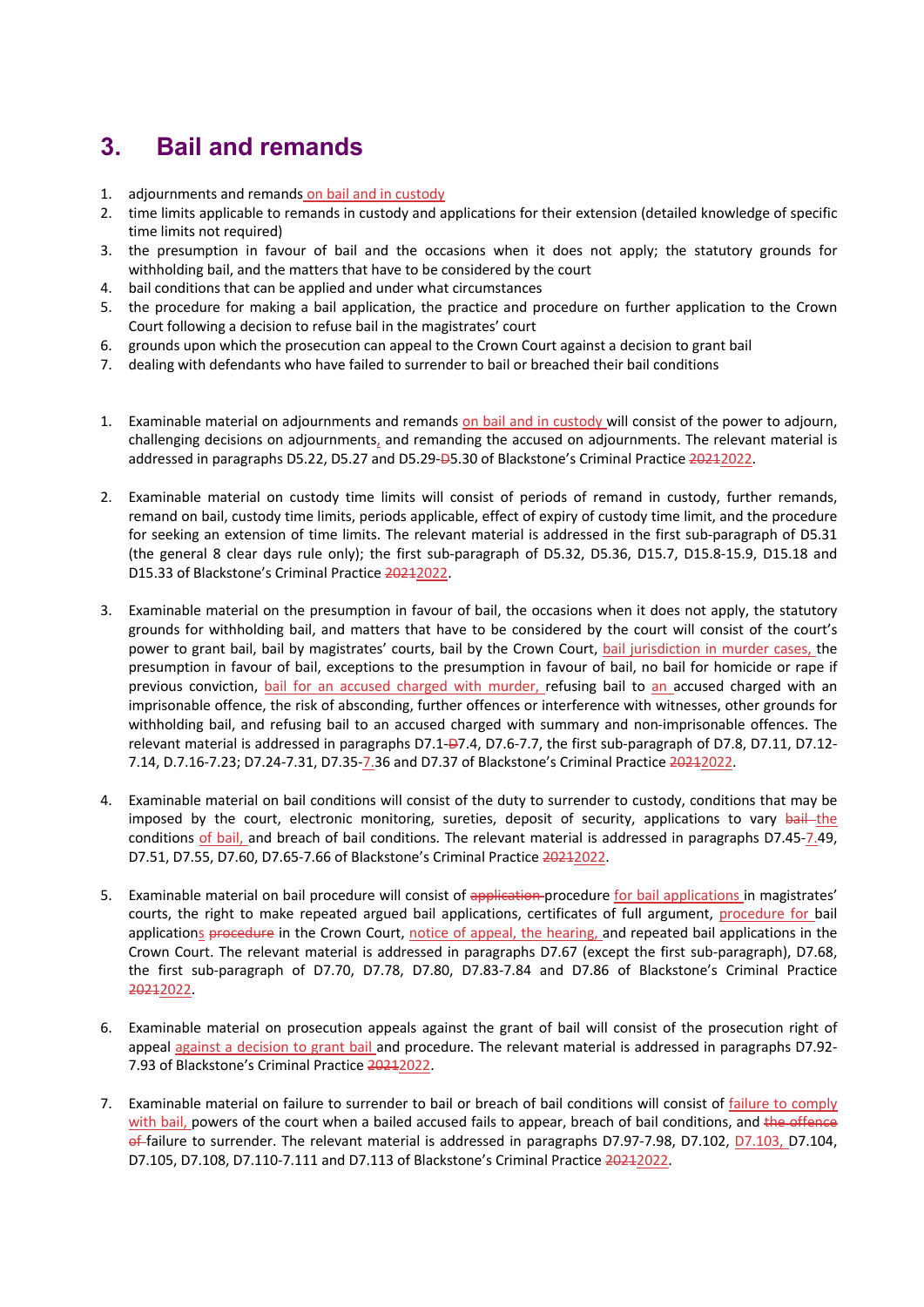### **4. Procedure in the magistrates' courts, allocation for trial, and sending to the Crown Court for trial or sentence**

- 1. the rules relating to the provision of initial details of the prosecution case
- 2. preliminary hearings and entering a plea in the magistrates' court, including ambiguous pleas
- 3. the factors the defendant should be aware of in deciding whether to elect Crown Court trial
- 4. determining allocation (mode of trial) including the special rules for criminal damage and low value shoplifting cases
- 5. committal for sentence
- 6. sending indictable offences to the Crown Court
- 7. the sending of linked summary only offences and the procedure for dealing with them in the Crown Court
- 1. Examinable material on rules relating to the provision of initial details of the prosecution case will consist of knowledge of CrimPR Part 8 (initial details of the prosecution case), including the time when initial details of the prosecution case must usually be provided together with the options open to the parties and the court in the event of non-compliancefailure to comply by the prosecution. The relevant material is addressed in paragraphs D5.20-5.21 of Blackstone's Criminal Practice 20212022.
- 2. Examinable material on preliminary hearings, entering pleas in the magistrates' courts and ambiguous pleas will consist of pre-trial hearings by live-television link, proceeding to sentence, pre-trial hearings, preparation for trial hearings, pre-trial rulings, essential case management: applying the criminal procedure rules, and ambiguous pleas. The relevant material is addressed in paragraphs D5.38 (first sub-paragraph only), D5.41, D21.33-21.35, D21.40 and D12.100-99 (which considers ambiguous pleas on indictment) of Blackstone's Criminal Practice 20212022.
- 3. Examinable material on factors the defendant should be aware of in deciding whether to elect Crown Court trial will consist of the respective sentencing powers of the Crown Court and magistrates' courts, submissions and rulings on the admissibility of evidence in the Crown Court and magistrates' courts, disclosure of prosecution witness statements in Crown Court and magistrates' courts, the differing defence disclosure obligations in the Crown Court and magistrates' courts, and the fact that reasoned decisions for conviction are required in a summary trial. The relevant material is addressed in paragraphs D6.18, D9.2930, D9.37-38 and D22.70 of Blackstone's Criminal Practice 20212022.
- 4. Examinable material on determining allocation (mode of trial) will consist of determination of mode of trial, plea before venue, allocation, rules relating to the presence of the accused, legitimate expectations as to sentence, the binding effect of indication of sentence, indication of not guilty plea: the magistrates' decision whether to accept jurisdiction, the prosecution influence on the allocation decision, the special procedure on for criminal damage charges, rules relating to two or more criminal damage charges, and the special provision for low value shoplifting. The relevant material is addressed in paragraphs D6.6-6.9, D23.35, D6.12-6.17, D6.20-6.25 and D6.27 of Blackstone's Criminal Practice 20212022.
- 5. Examinable material on committals for sentence will consist of powers to commit for sentence and be limited to the fact that there are different provisions relating to different circumstances. The relevant material is addressed in paragraphs D23.30, D23.42 and the first sub-paragraph of D23.55 of Blackstone's Criminal Practice 20212022.
- 6. Examinable material on sending indictable offences to the Crown Court will consist of court of first appearance, sending cases to the Crown Court under section 51 of the Crime and Disorder Act 1998 (including either way offences, related either-way and summary offences, the situation where there are co-accused, subsidiary matters and presence of the accused). The relevant material is addressed in paragraphs D10.1 and D10.4-10.12 of Blackstone's Criminal Practice 20212022.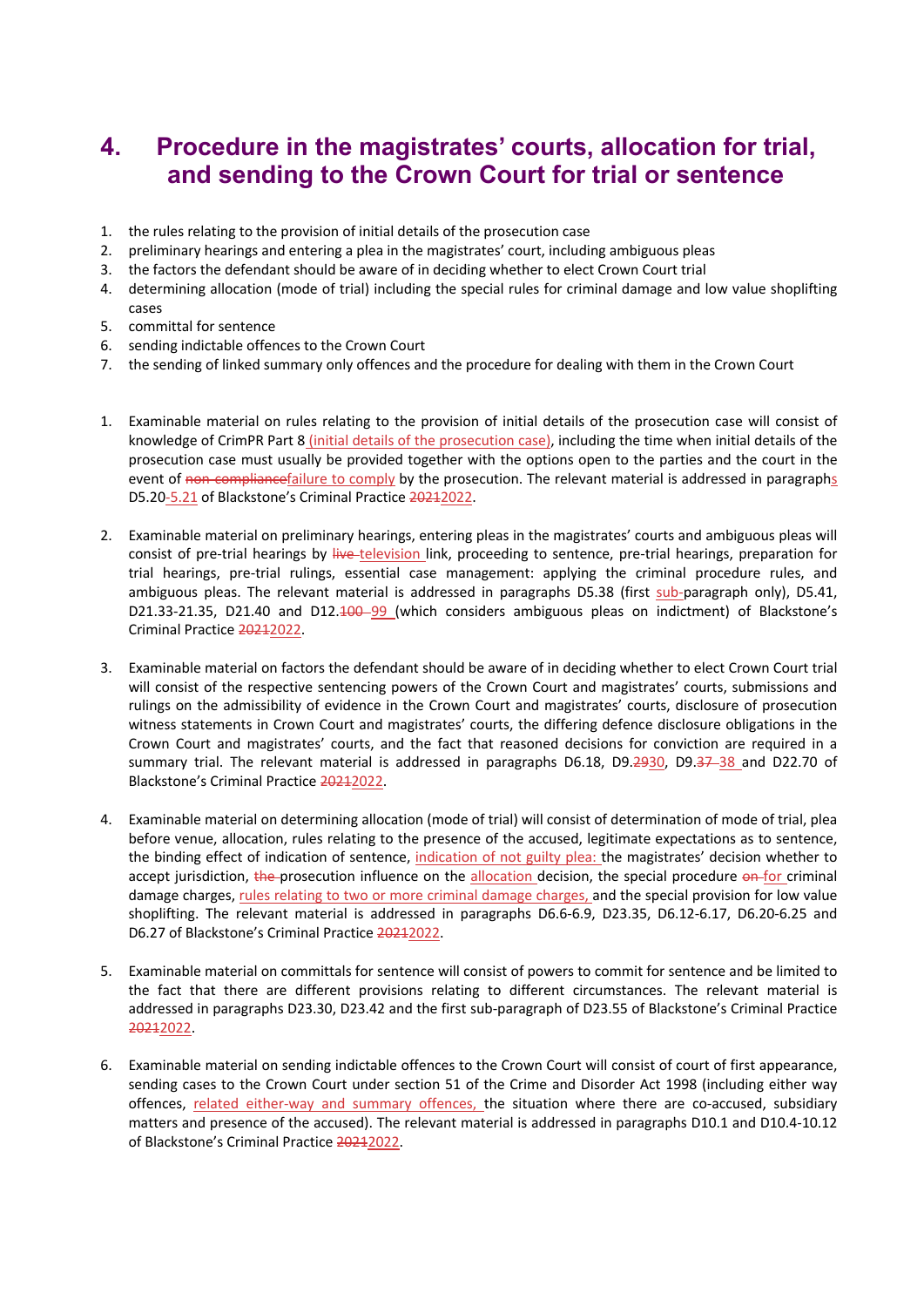7. Examinable material on sending linked summary offences and dealing with them in the Crown Court will consist of the relevant statutory provisions. Relevant-The relevant material is addressed in paragraphs D6.38, D11.17 and D11.19 of Blackstone's Criminal Practice 20212022.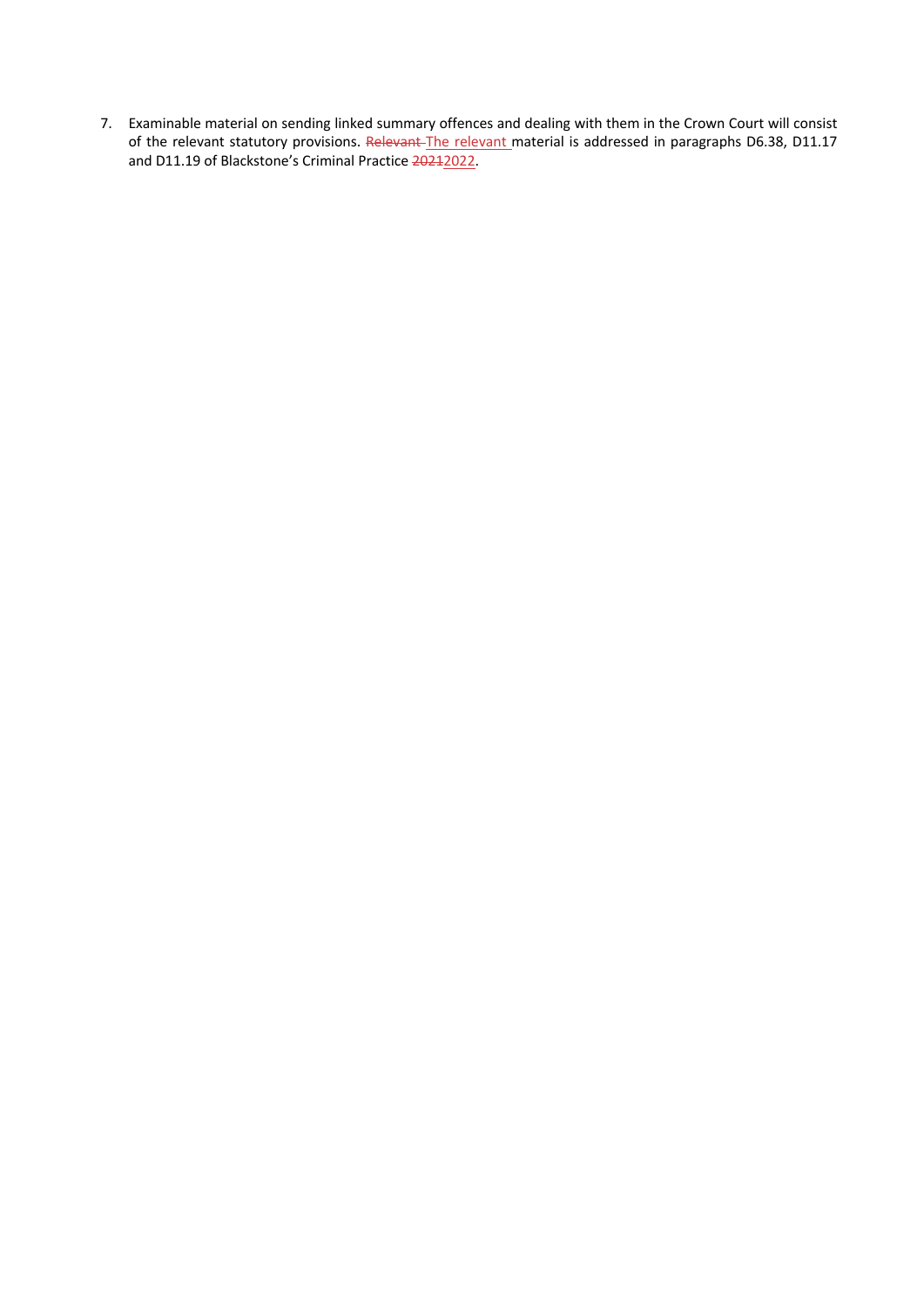### **5. Disclosure of unused material and defence statements**

- 1. investigator's duty to retain unused material (detailed knowledge not required), prosecutor's duty of disclosure and the test for determining whether unused material should be disclosed by the prosecution
- 2. time limits for prosecution disclosure, applications to compel prosecution to disclose and the continuing duty to review
- 3. defence duties of disclosure, defence statements and consequences of defence disclosure failures
- 4. public interest immunity and third party disclosure
- 1. Examinable material on the investigators' duty to retain unused material, the prosecutor's duty of disclosure and the test for determining whether unused material should be disclosed by the prosecution will consist of the statutory regime and the common law, commencement dates, the investigation stage, responsibilities of investigators and disclosure officers, the duty to record and retain material, the duty to reveal material to the prosecutor, the responsibilities of the prosecutor to review material, pre-charge engagement, disclosure postcharge but prior to statutory obligation, the statutory test for initial disclosure, service of schedules and the nature of the prosecution's obligations in summary trials. The relevant material is addressed in paragraph D9.2, the first sub-paragraph of D9.4, D9.6, D9.8, the first five sub-paragraphs of D9.10 (up to 'para. 5.6'), D9.12-9.46 17 and D9.1819-9.22 23 of Blackstone's Criminal Practice 20212022.
- 2. Examinable material on time limits for prosecution disclosure, applications to compel the prosecution to disclose and the continuing duty to review will consist of time limits for disclosure, continuing duty to review secondary disclosure, and defence applications for prosecution disclosure from the prosecution. The relevant material is addressed in paragraphs D9.2324-D9.27-28 of Blackstone's Criminal Practice 20212022.
- 3. Examinable material on defence duties of disclosure, defence statements, and consequences of defence disclosure failures will consist of the defence statement, alibi, notification of details of defence witnesses, defence statements in cases tried summarily, time limits regarding defence statements in cases tried in the Crown Court, time limits, and sanctions for failure in providing defence materials. The relevant material is addressed in paragraphs D9.2930, D9.3031, D9.3334, D9.3435, D9.3738, D9.38-39 and D9.4041-9.43-44 of Blackstone's Criminal Practice 20212022.
- 4. Examinable material on public interest immunity and third party disclosure will consist of public interest immunity, the practice and procedure of investigators, obligations of prosecutors, and pre-trial disclosure of third party material. The relevant material is addressed in D9.4950, the first sub-paragraph of D9.5556, the first sub-paragraph of D9.71-72 up to '... under the ECHR, Article 6 (R(AL))'<sub>L</sub> and D15.79 of Blackstone's Criminal Practice 20212022.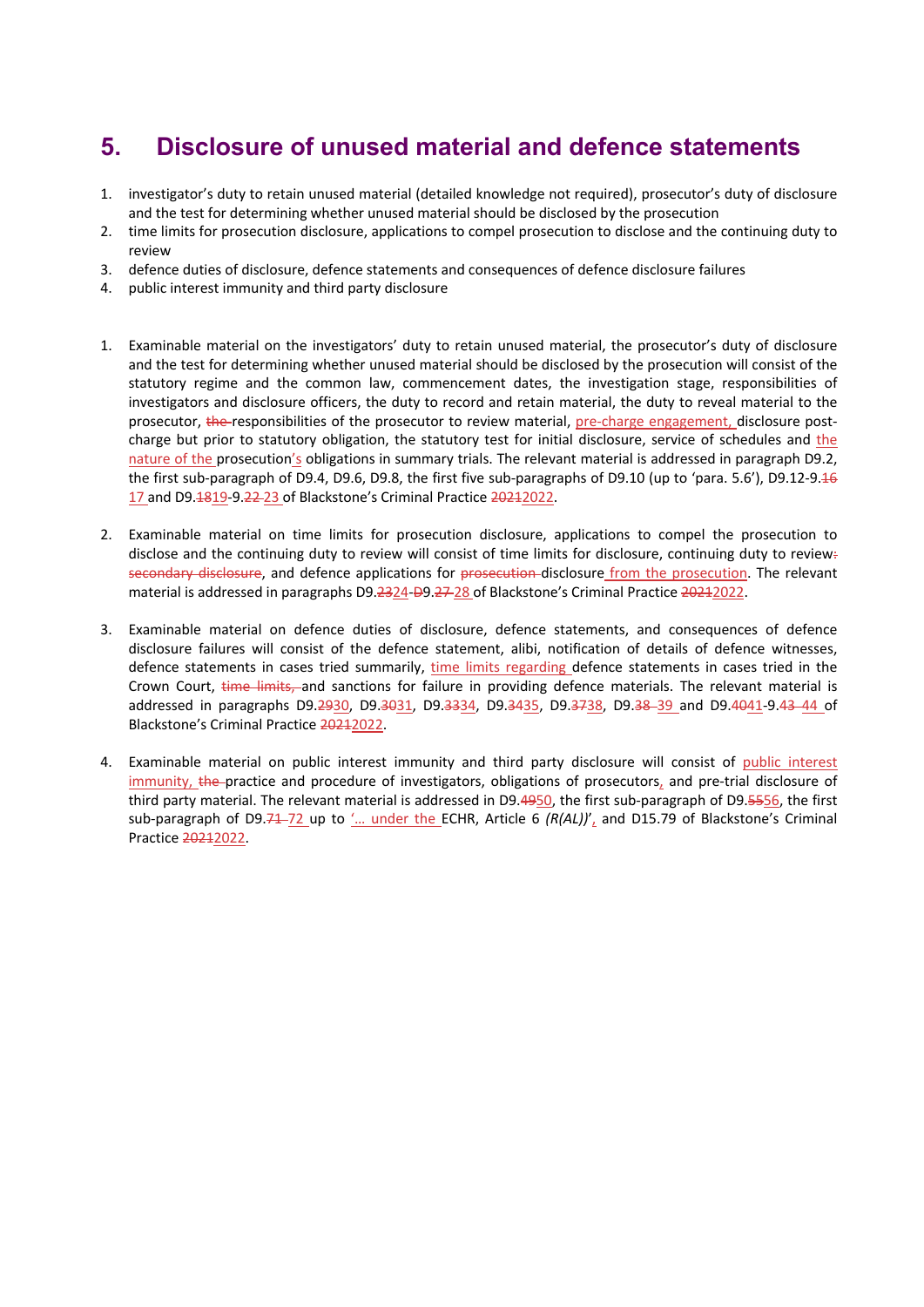## **6. Indictments**

- 1. the indictment, including time limits and the structure and format of an indictment
- 2. rules governing joinder of counts  $\frac{\partial \mathbf{F} \cdot \mathbf{n}}{\partial n}$  an indictment and the consequences of misjoinder
- 3. rules relating to specimen counts
- 4. joinder of accused on in an indictment
- 5. applications to sever the indictment
- 6. applications to amend indictments
- 7. voluntary bills of indictment
- 1. Examinable material on the indictment will consist of the indictment, the requirement that an indictment be signedpreferred, electronically generated indictments, ultimate responsibility for drafting an indictment, time limit for serving a bill of indictment, extension of the time limit, counts which may be included in an indictment, charges revealed by the papers, general form of an indictment, degree of detail required in particulars, components of particulars and date of offence, and dealing with continuous offences. The relevant material is addressed in first sub-paragraph of D11.1 and paragraphs D11.2, D11.3, D11.6, D11.8, D11.9, D11.13, D11.14, D11.23, D11.28, D11.32, D11.34 (from (c)), and D11.35 (up to CrimPD II, paragraph 10A.11 at (d)) of Blackstone's Criminal Practice 20212022.
- *2.* Examinable material on joinder of counts in an indictment will consist of the rules in Crim PR rule 10.2(1)-(4) (the indictment: general rules) on the indictment, and Crim PR rule 3.29(1) and (4) (application for joint or separate trials) on the court's discretion to order separate trials, the rule regarding joinder of counts in an indictment, application of the rule, charges founded on the same facts, and series of offences of the same or a similar character. The relevant material is addressed in paragraphs D11.63, D11.64, D11.65-11.66 and D11.70 of Blackstone's Criminal Practice 20212022.
- 3. Examinable material relating to specimen counts will consist of specimen or sample counts (including , the procedure for specimen counts, and potential problems with specimen counts). The relevant material is addressed in paragraphs D11.36-11.38 of Blackstone's Criminal Practice 20212022.
- 4. Examinable material on joinder of accused on in an indictment will consist of the power to indict all parties to a joint offence for it in a single count, without the need to distinguish between principals and secondary parties, and the power to join two or more accused in one indictment on separate counts for the same or different offences. The relevant material is addressed in paragraphs D11.72-11.75 of Blackstone's Criminal Practice 20212022.
- 5. Examinable material on applications to sever the indictment will consist of the power to sever an indictment, severance of counts on an indictment, and the court's discretion to order separate trials of the accused. The relevant material is addressed in paragraphs D11.76-11.79 and D11.86-11.88 of Blackstone's Criminal Practice 20212022.
- 6. Examinable material on applications to amend indictments will consist of the power to amend an indictment, extent of the power to amend, amendment by insertion of a new count, the evidential basis for the new count, and timing of amendment. The relevant material is addressed in paragraphs D11.99-11.100, D11.103-11.104, and the first sub-paragraph of D11.105 of Blackstone's Criminal Practice 20212022.
- 7. Examinable material on voluntary bills of indictment will be limited to knowledge of the fact that such a procedure exists and the circumstances in which it is appropriate to use itapply for a voluntary bill. The relevant material is addressed in paragraphs D10.65 and D10.69 of Blackstone's Criminal Practice 20212022.

Examinable material on indictments will also consist of CrimPR rules 10.1 to 10.8 (the indictment), and CPD II, paragraphs 10A.1 to 10A.5 and 10A.10 (preparation and content of the indictment).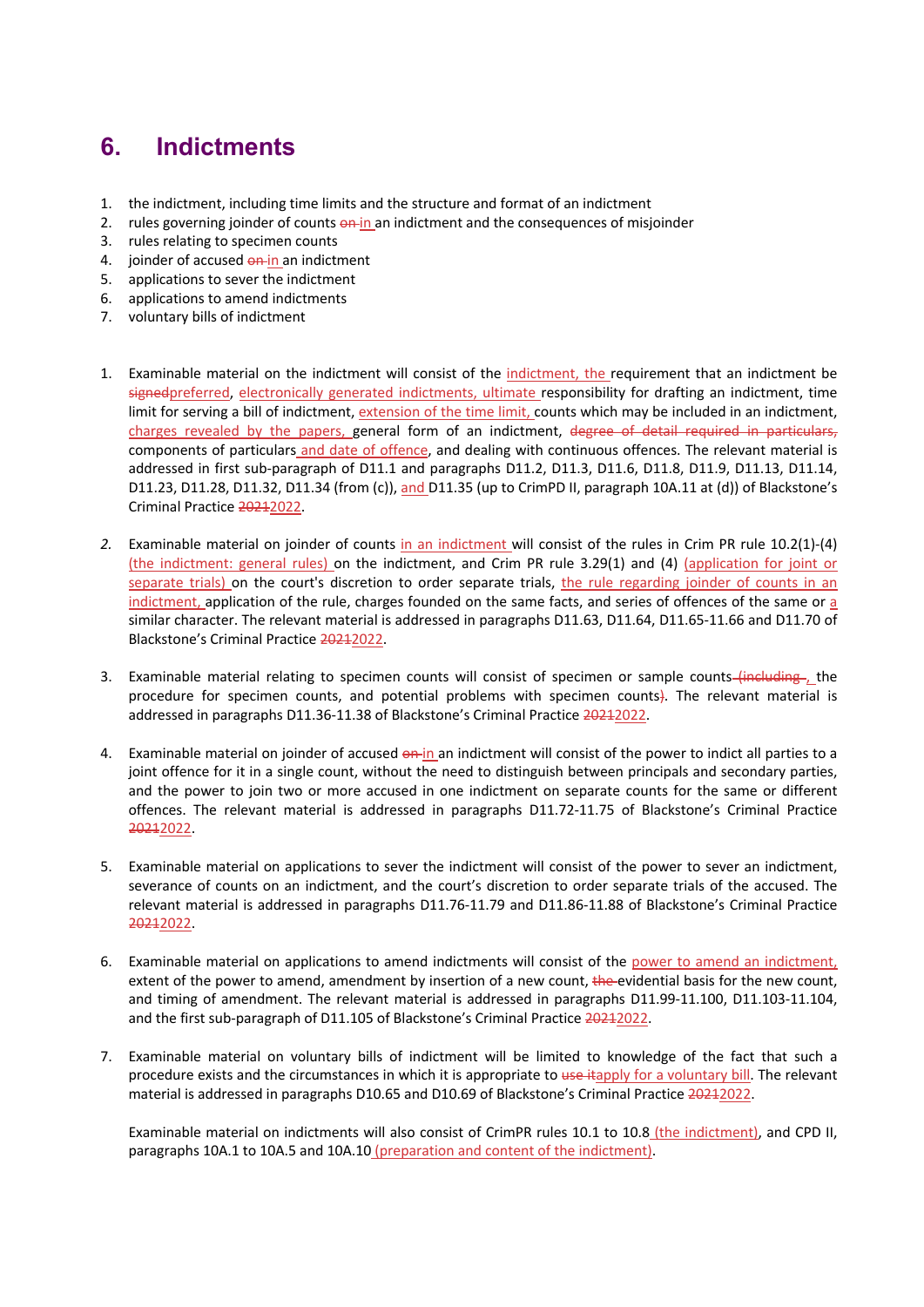# **7. Preliminaries to trial in the Crown Court**

- 1. arraignment, change of plea and pleas to lesser offences
- 2. pre-trial and plea and trial preparation hearings
- 3. prosecution offering no evidence and leaving counts to lie on file
- 4. applications to dismiss
- 1. Examinable material on arraignment, change of plea and pleas to lesser offences will consist of consequences of a finding of unfitness to plead, procedure when where accused is found fit to plead, procedure on arraignment, pleas that may be entered on arraignment, entry of plea of not guilty, and effect of plea of not guilty, plea of guilty, requirement that accused plead personally, effect of plea of guilty, adjournments following plea of guilty, mixed pleas from an accused, plea of guilty to a lesser offence, change of plea from not guilty to guilty, and change of plea from guilty to not guilty. The relevant material is addressed in paragraphs D12.13, D12.16, D12.53, D12.58, D12.7069, D12.7470-12.7473, D12.7675, D12.79-78 and D12.9392-12.95-94 of Blackstone's Criminal Practice 2021 2022 and in CrimPR rule 3.32 (arraigning the defendant on the indictment).
- 2. Examinable material on pre-trial and plea and trial preparation hearings will consist of preliminary hearings generally, and plea and trial preparation hearings. The relevant material is addressed in paragraphsat D15.39, D15.44 and D15.47-15.49 of Blackstone's Criminal Practice 20212022.
- 3. Examinable material on the prosecution offering no evidence and leaving counts to lie on file will consist of offering no evidence under section 17 of the Criminal Justice Act 1967, and leaving letting counts to lie on the file. The relevant material is addressed in paragraphs D12.8480-12.83-82 of Blackstone's Criminal Practice 20212022.
- 4. Examinable material on applications to dismiss charges will consist of applications for dismissal, the procedure for applications for dismissal, and the test on dismissal applications. The relevant material is addressed in paragraphs D10.23, the first sub-paragraph of D10.24, and paragraph D10.27 of Blackstone's Criminal Practice 20212022.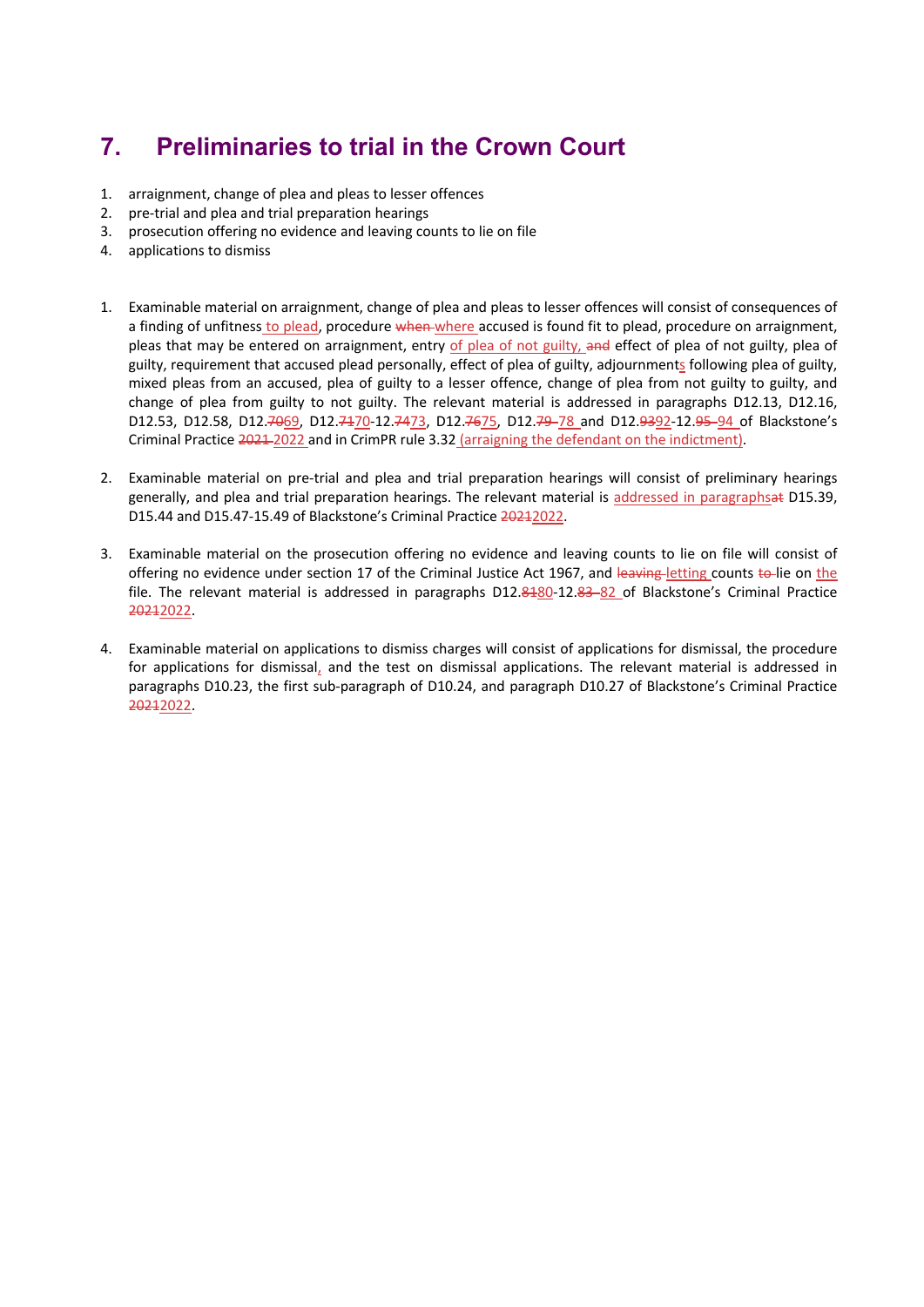## **8. Summary trial procedure**

- 1. pre-trial rulings
- 2. proceeding in the absence of the defendant
- 3. abuse of process in the magistrates' courts
- 4. procedural steps in a summary trial, including role of the authorised court officer, the procedure for raising points of law, and the different ways in which evidence may be presented or proved and speeches
- 5. submission of no case to answer
- 6. verdicts
- 1. Examinable material on pre-trial rulings will consist of pre-trial hearings and pre-trial rulings. The relevant material is addressed in paragraph D21.35 of Blackstone's Criminal Practice 20212022.
- 2. Examinable material on proceeding to trial in the absence of the defendant will consist of trial in the absence of the accused, failure of parties or witnesses to appear, power to adjourn, the court's powers and procedure in cases ofwith regard to trial in the absence of the accused, determining whether to proceed to trial in the accused's absence, and warrant for arrest. The relevant material is addressed in CrimPR rule 24.12 (procedure where a party is absent) and in paragraphs D5.43, D22.12, D22.14, D22.17 and D22.19 of Blackstone's Criminal Practice 20212022.
- 3. Examinable material on abuse of process in the magistrates' courts will consist of the court's discretion not to proceed on account of delay, and the effect of delay. and the court's discretion not to proceed on account of delay. The relevant material is addressed in paragraph D21.21 of Blackstone's Criminal Practice 20212022.
- 4. Examinable material on the procedural steps in a summary trial will consist of the start of the trial, the prosecution opening speech, prosecution witnesses whom the prosecution must call, written evidence at summary trial, formal admissions, objections to prosecution evidence (including objections to admissibility under section 78 and section 76 of PACEthe Police and Criminal Evidence Act 1984), closing speeches, the role of authorised court officers, and the content of Crim PR rule 24.3 (procedure on a plea of guilty). The relevant material is addressed in the first sub-paragraph of D22.36, D22.37, D22.38, D22.39, D22.40, the first subparagraph of D22.41, D22.43-22.44, D22.46, the first sub-paragraph of D22.47 up to "… obtaining of the confession"; D22.63, D22.80-22.81 of Blackstone's Criminal Practice 20212022.
- 5. Examinable material on making a submission of no case to answer will consist of submissions of no case to answer, the extent to which the court may have regard to the credibility of prosecution witnesses, and the prosecution right of reply. The relevant material is addressed in paragraphs D22.52-22.54 of Blackstone's Criminal Practice 20212022.
- 6. Examinable material on verdicts will consist of the court's duty to give reasons-and, the circumstances in which the court may find the defendant guilty of a lesser offence, and alternative offences. The relevant material is addressed in paragraphs D22.70-22.72 (first sentence only) of Blackstone's Criminal Practice 20212022.

#### *Note*

The following are the specific statutory provisions with which students should be familiar (and able to refer to by section number): sections 9 and 10 Criminal Justice Act 1967.

The following is the specific leading case authority with which students should be familiar (and should be able to refer to by name): *Galbraith.*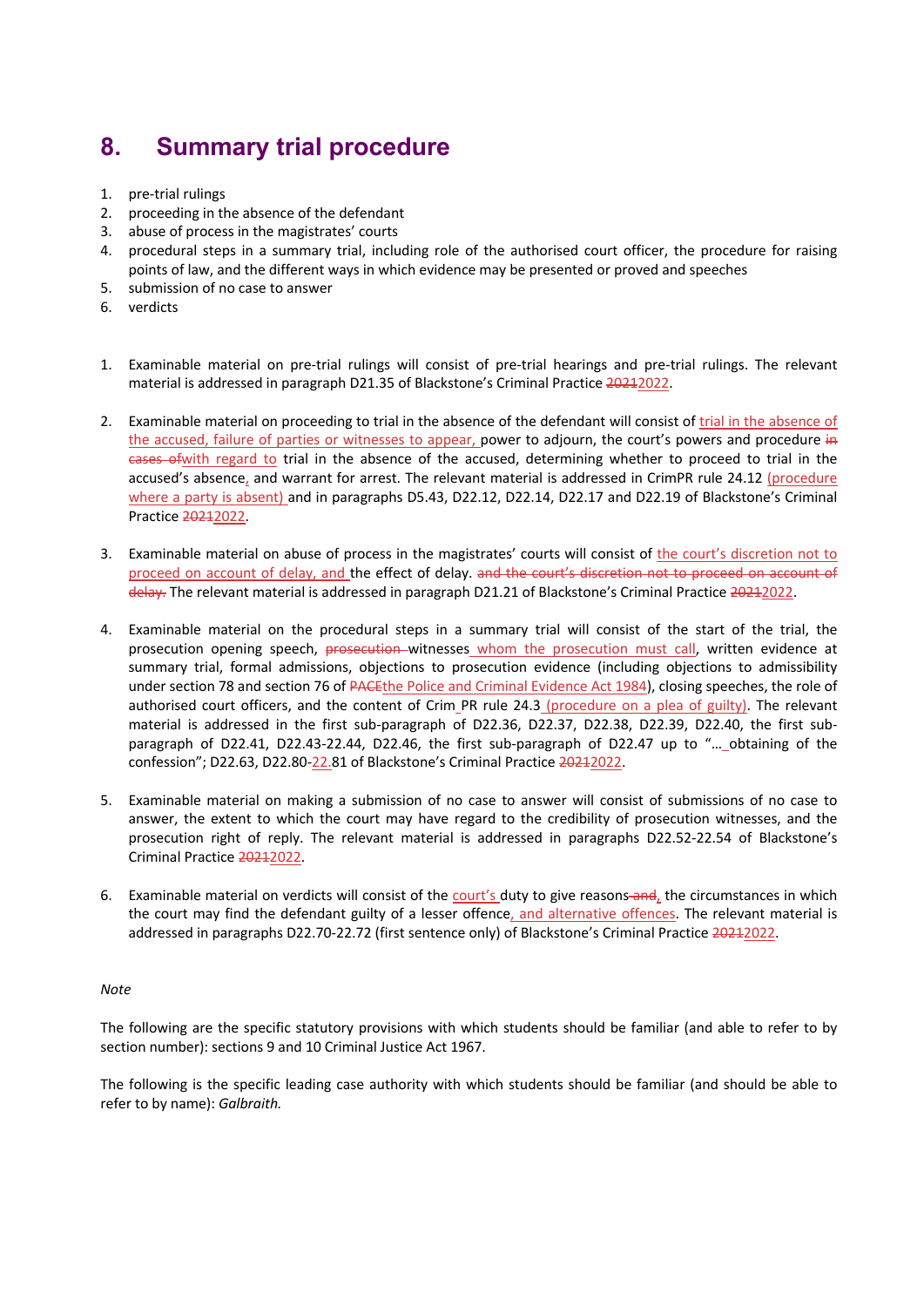## **9. Jury trial procedure**

- 1. proceeding in the absence of the defendant
- 2. unrepresented defendants
- 3. abuse of process in the Crown Court
- 4. procedural steps in a jury trial, including the different ways in which evidence may be presented or proved, dealing with points of law during the trial and submission of no case to answer
- 5. speeches and summing up
- 6. verdicts, including majority verdicts and conviction of a lesser offence
- 1. Examinable material on proceeding in the absence of the defendant will consist of the general rule-principle that an accused should be present throughout his the trial, the exceptions to the general ruleprinciple, the principles to be considered, misbehaviour of the accused, voluntary absence of the accused, and sickness of the accused. The relevant material is addressed in paragraphs D15.82-15.84, D15.85 (1) and (2), D15.86-15.87 and D15.89 of Blackstone's Criminal Practice 20212022.
- 2. Examinable material on unrepresented defendants will consist of treatment by the court of unrepresented accused, the accused's right to give or call evidence, and restrictions on the accused. The relevant material is addressed in paragraphs D17.17-17.19 of Blackstone's Criminal Practice 20212022.
- 3. Examinable material on abuse of process in the Crown Court will consist of the court's power to stay proceedings for abuse of process, the meaning of abuse of process, and the two main categories of abuse of process. The relevant material is addressed in paragraphs D3.66-3.68 of Blackstone's Criminal Practice 20212022.
- 4. Examinable material on procedural steps in a jury trial, including the different ways in which evidence may be presented or proved, dealing with points of law during trial and submission of no case to answer will consist of the opening speech, calling prosecution witnesses, reading written statements as evidence, agreed facts, objections to prosecution evidence, editing of prosecution evidence, submissions of no case to answer, defence opening speeches, the defence case, order of defence evidence, the accused as a witness, the decision to call the accused, and the discretion of the judge to call or recall a witness. The relevant material is addressed in paragraphs D16.10-16.12, D16.17, D16.36, the first sub-paragraph of D16.37, D16.40-16.41, D16.51, D16.53- 16.58, D17.7-17.9, D17.12 and D18.10 of Blackstone's Criminal Practice 20212022.
- 5. Examinable material on speeches and summing up will consist of discussion with counsel of the relevant law, counsel's duty to assist the court, order of speeches, limitations as to content, and the trial judge's summing  $up_t$ (including written directions, standard directions, defences, the facts, appointment of a jury foreman and unanimity). The relevant material is addressed in paragraphs D18.13-18.14, D18.16, D18.18-18.21, D18.23- 18.30, D18.33, D18.36-18.39 and D18.42-18.43 of Blackstone's Criminal Practice 20212022.
- 6. Examinable material on verdicts will consist of retirement of the jury, questions from the jury, majority verdicts, (including time requirement for majority verdict,s and minimum number for acceptable majority, statement of size of majority and minority in open court), verdicts of guilty of  $a$ -lesseran alternative offence, the judge's discretion-judgement in directing the jury as to alternative offences, returning the verdict, and juries-jury unable to agree on a verdict. The relevant material is addressed in paragraphs D19.2, D19.18, D19.35-19.36, D19.38- 19.39, D19.41-19.42, D19.58, D19.69 and D19.90 of Blackstone's Criminal Practice 20212022.

#### *Note*

The following are the specific statutory provisions with which students should be familiar (and able to refer to by section number): sections 9 and 10 Criminal Justice Act 1967.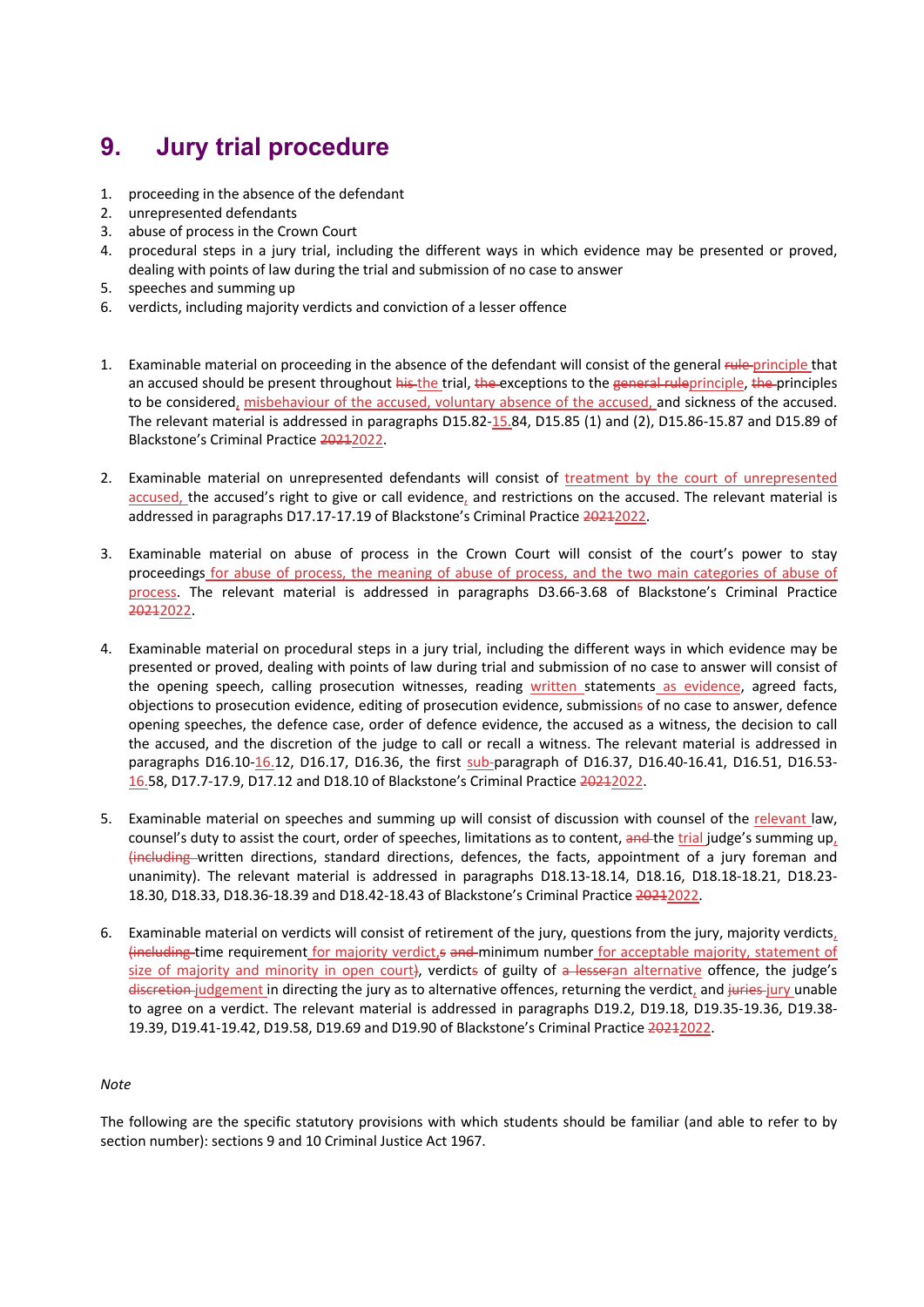The following is the specific leading case authority with which students should be familiar (and should be able to refer to by name): *Galbraith.*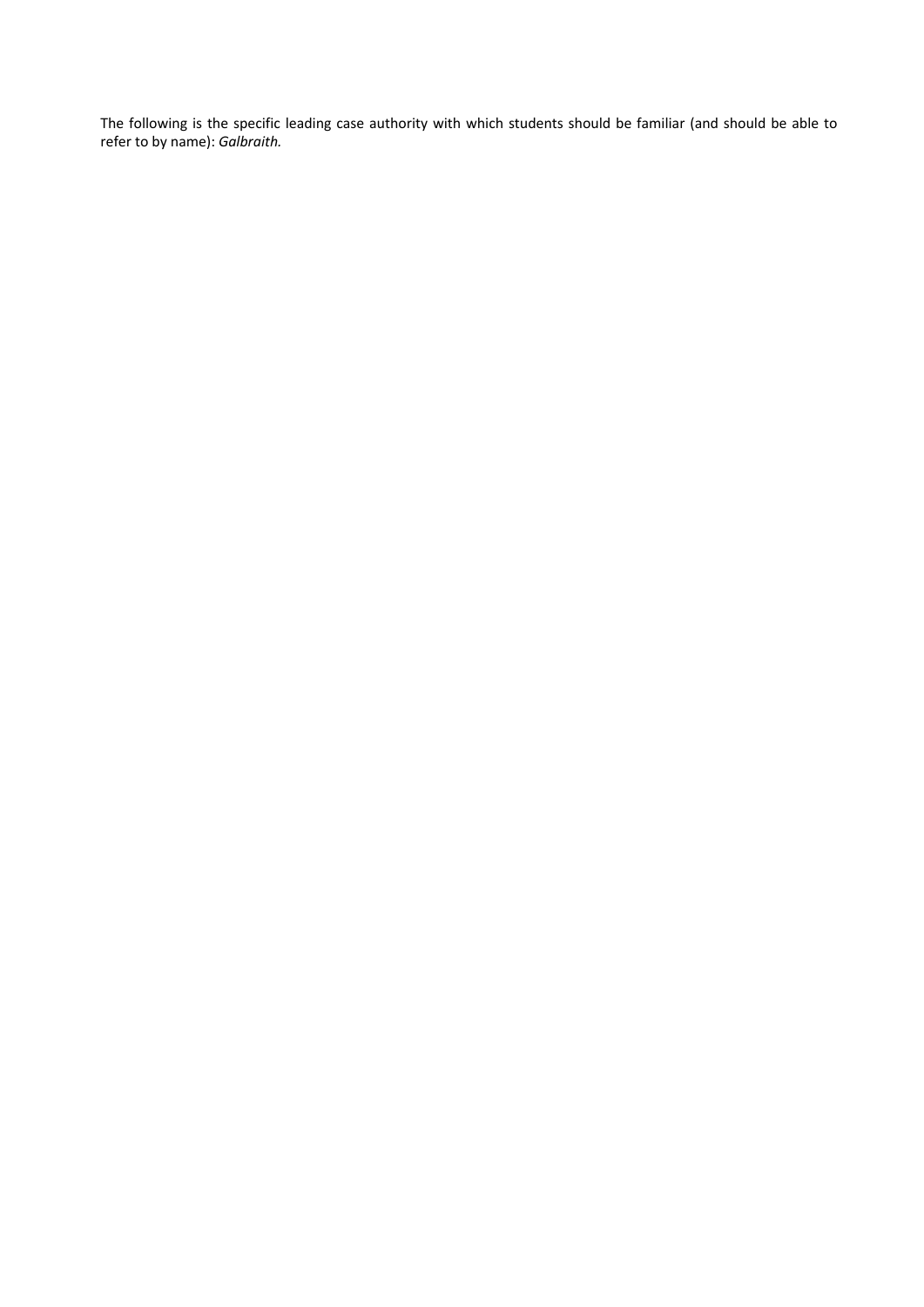# **10. Preliminary evidential matters**

- 1. basic principles of evidence
- 2. tribunals of fact and law
- 3. common law powers to exclude evidence and discretionary power to exclude under section 78 of PACE
- 1. Examinable material on basic principles of evidence will consist of facts in issue, formal admissions, relevance and admissibility, the meaning of relevance, evidence of good character, circumstantial evidence, and real evidence: tangible objects and views. The relevant material is addressed in paragraphs F1.1, F1.3, F1.11, F1.12, F1.14, F1.22, the first sub-paragraph of F8.45 and F8.50 of Blackstone's Criminal Practice 20212022.
- 2. Examinable material on tribunals of fact and law will consist of the general principles in a trial on indictment and summary trial. The relevant material is addressed in paragraphs F1.36-37 and F1.42-43 of Blackstone's Criminal Practice 20212022.
- 3. Examinable material on the court's powers to exclude evidence will consist of general principles of the common law discretion to exclude evidence and of the discretionary power to exclude evidence under section 78 of PACE. The relevant material is addressed in paragraphs F2.7, F2.8-2.10 and F2.36, of Blackstone's Criminal Practice 20212022.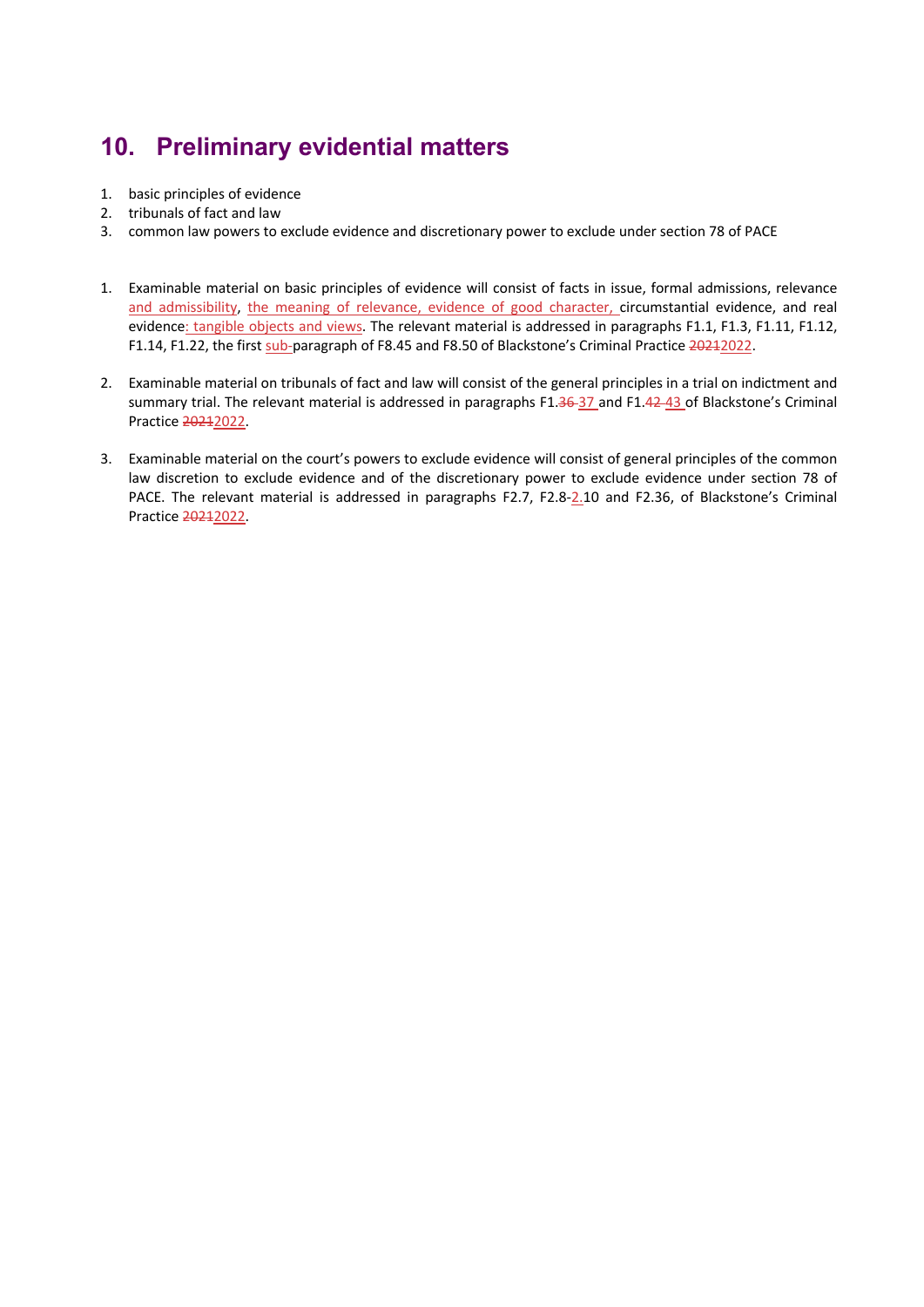# **11. Burden and standard of proof**

- 1. the distinction between the legal burden and the evidential burden of proof
- 2. the general rule concerning the incidence of the burden of proof in criminal cases and the exceptions to it
- 3. the standard of proof required in criminal cases when the legal burden rests on the prosecution
- 4. the standard of proof required when the legal burden rests on the defence
- 1. Examinable material on the distinction between the legal burden and the evidential burden of proof will consist of consideration of legal and evidential burdens, and discharge of burdens borne by the prosecution and defence. The relevant material is addressed in paragraphs F3.1-3.5 of Blackstone's Criminal Practice 20212022.
- 2. Examinable material on the general rule concerning the incidence of the burden of proof and exceptions to it will consist of the general rule on incidence of the legal burden, statutory exceptions, the impact of the Human Rights Act, and the general rule on incidence of the evidential burden (including cases of self-defence, duress and alibi). The relevant material is addressed in paragraphs F3.6-3.10, F3.18, F3.37, F3.40, F3.41 and F3.44 of Blackstone's Criminal Practice 20212022.
- 3. Examinable material on the standard of proof required in criminal cases when the legal burden rests on the prosecution will consist of the general rule and the usual direction where the legal burden is on the prosecution. The relevant material is addressed in paragraphs F3.47-3.48 of Blackstone's Criminal Practice 20212022.
- 4. Examinable material on the standard of proof required when the legal burden rests on the defence will consist of the direction where the legal burden is on the defence. The relevant material is addressed in paragraph F3.53 of Blackstone's Criminal Practice 20212022.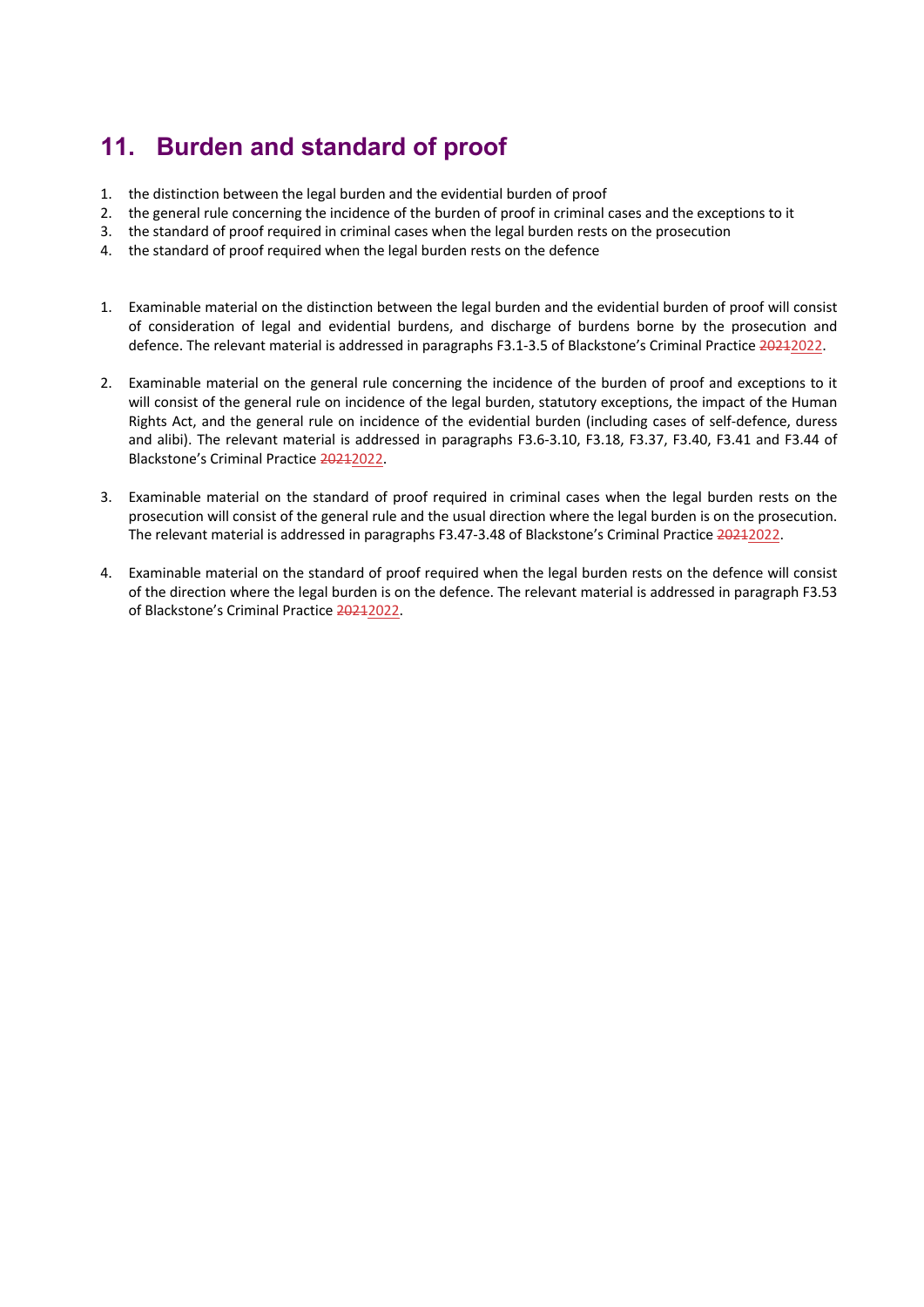# **12. Preliminary issues relating to Witnesses**

- 1. competence and compellability
- 2. oaths and affirmations
- 3. issue of a witness summons and warrant of arrest
- 1. Examinable material on competence and compellability will consist of the meaning of competence and compellability, the general rule as to competence, the general rule as to compellability, competence of the accused, competence and compellability of the spouse or civil partner of the accused, and the competence of children and persons with a disorder or disability of the mind. The relevant material is addressed in paragraphs F4.1-4.3, F4.8, F4.10, F4.14-4.15, F4.18 and F4.21 of Blackstone's Criminal Practice 20212022.
- 2. Examinable material on oaths and affirmations will consist of the general rule and exceptions, and the giving of sworn and unsworn evidence by children. The relevant material is addressed in the first sub-paragraph of F4.26, and paragraph F4.31 of Blackstone's Criminal Practice 20212022.
- 3. Examinable material on issue of a witness summons and warrant of arrest will consist of securing the attendance of witnesses, compelling attendance, punishment for failure to attend, and the powers of magistrates to issue a witness summons and warrant of arrest. The relevant material is addressed in paragraphs D21.26, D21.27 and D15.91-15.93 (first four lines only) of Blackstone's Criminal Practice 20212022.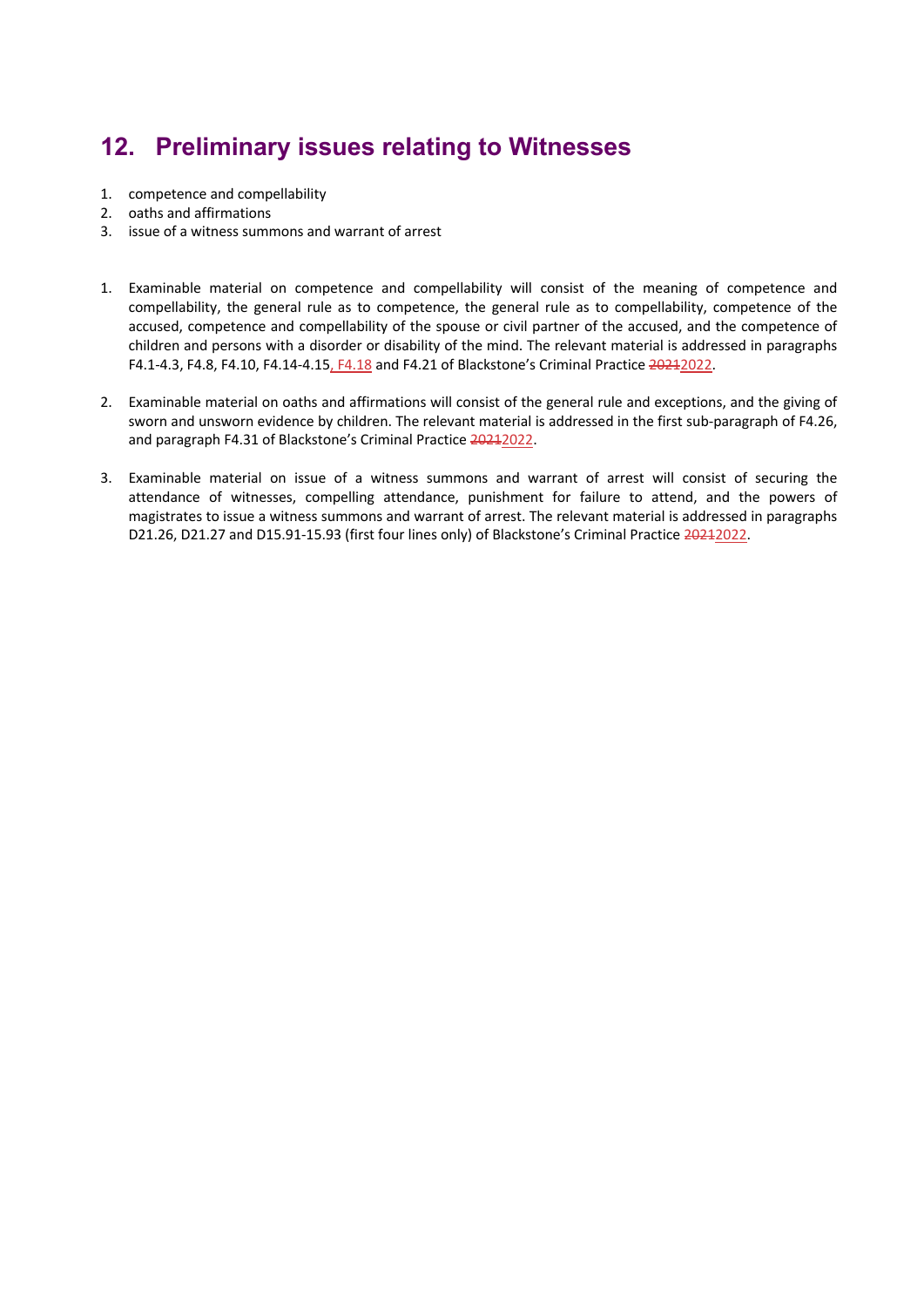### **13. The rules relating to the examination of Witnesses**

- 1. examination in chief: form of questioning, memory refreshing, the use of previous consistent statements, hostile witnesses
- 2. cross-examination: form of questioning, previous inconsistent statements, restrictions on cross-examination, including finality on collateral matters
- 3. re-examination: form of questions
- 4. the special measures available to vulnerable witnesses and witnesses in fear of testifying
- 1. Examinable material on examination in chief will consist of the impermissibility of leading questions, refreshing the memory from documents in the course of giving evidence, and refreshing memory out of court, previous complaints, general rule against previous consistent (self-serving) statements, self-serving statements made on accusation, unfavourable and hostile witnesses, and statements in rebuttal of allegations of recent fabrication. The relevant material is addressed in paragraphs F6.1, F6.15-6.18, F6.28-F6.29, F6.30, F6.31, F6.32, F6.33, F6.39- 6.40, F6.48, F6.50-6.52, F7.67-7.68 and F7.70 of Blackstone's Criminal Practice 20212022.
- 2. Examinable material on cross-examination will consist of previous inconsistent statements, nature and sequence of cross-examination, cross-examination by an accused in person, object of cross-examination, role of the judge during cross-examination, putting one's case and the effect of failure to do so, general restrictions on cross-examination, scope of cross-examination, leading questions, exclusionary rules of evidence, power of judge to impose time limits and limit cross-examination, cross-examination as to credit, Code of Conduct for Barristers, the rule of finality of answers to questions on collateral matters, and bias and partiality. The relevant material is addressed in paragraphs F6.47, F7.1-7.3, F7.5-7.6, F7.8, F7.16-7.23, F7.48 and F7.57-7.60 of Blackstone's Criminal Practice 20212022.
- 3. Examinable material on re-examination will consist of the principal rules of re-examination. The relevant material is addressed in paragraph F7.66 of Blackstone's Criminal Practice 20212022.
- 4. Examinable material on special measures will consist of the range of special measures available, the general eligibility categories, eligibility of defendant for live link, eligibility of defendant for an intermediary, and intermediaries. The relevant material is addressed in paragraphs D14.1-14.57, D14.2226, the first paragraph (up to 'most in need') and second paragraph of D14.2428 (except for the first sub-paragraph), and paragraph D14.43 49 of Blackstone's Criminal Practice 20212022.

#### *Note*

The following is the specific statutory provision with which students should be familiar (and able to refer to by section number): section 139 Criminal Justice Act 2003.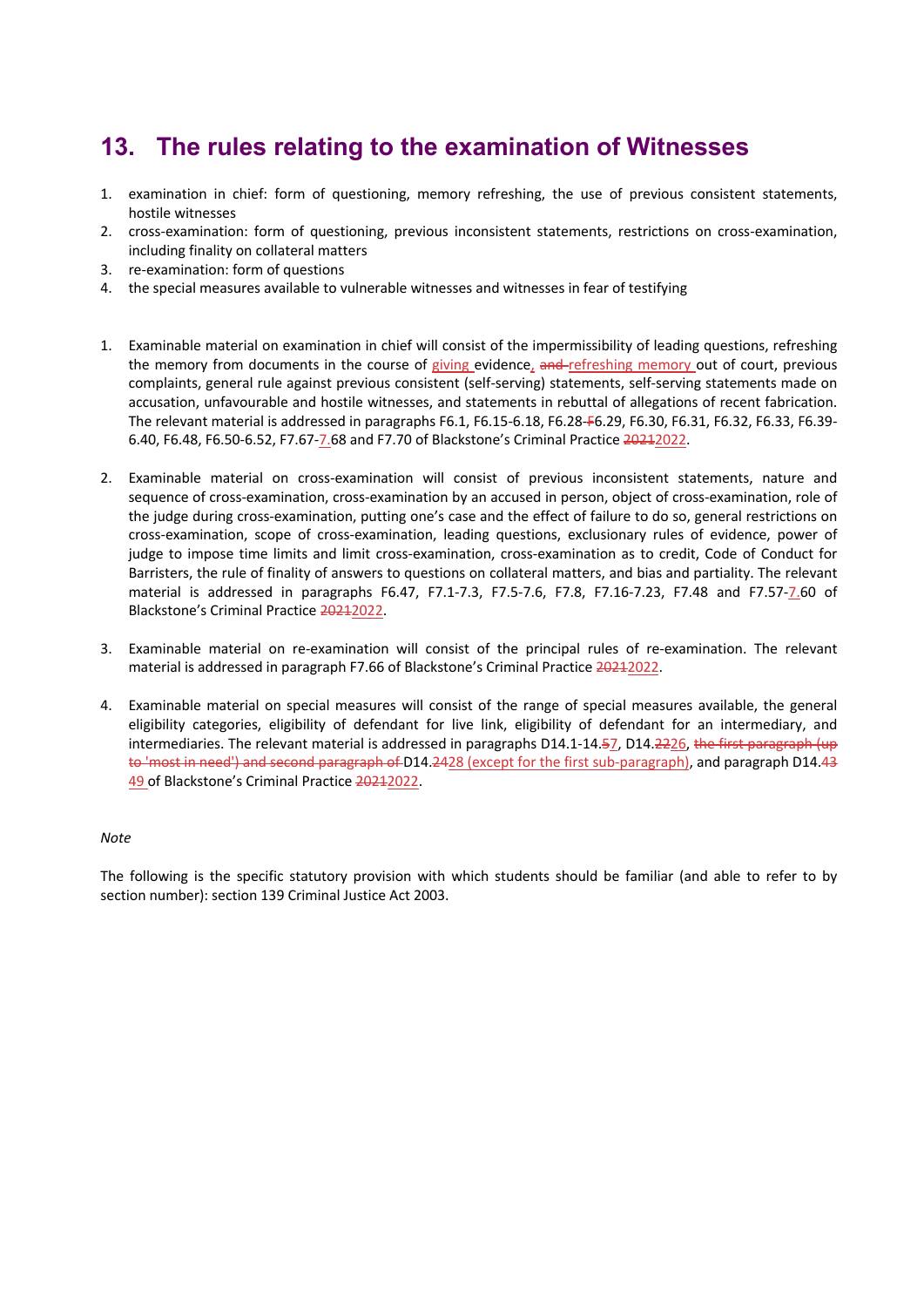# **14. Hearsay Evidence**

- 1. general principles of the rule against hearsay in criminal proceedings
- 2. exceptions to the hearsay rule, gateways to admissibility and safeguards in the Criminal Justice Act 2003
- 3. making and opposing applications to adduce hearsay evidence under the Criminal Procedure Rules
- 1. Examinable material on general principles of the rule against hearsay in criminal proceedings will consist of the admissibility of hearsay evidence, the concept of hearsay evidence, definition of statement, hearsay and previous statements of witnesses, hearsay and mechanically produced evidence, definition of 'matter stated', reliance on matter stated, matters intended to be believed or acted upon, and hearsay and non-hearsay purposes. The relevant material is addressed in paragraphs F16.1-16.2, F16.7, F16.10, F16.11, F16.14, F16.15, F16.16-16.19, F16.21, F16.22-16.23 and F16.24-16.26 of Blackstone's Criminal Practice 20212022.
- 2. Examinable material on exceptions to the hearsay rule, gateways to admissibility and safeguards in the Criminal Justice Act 2003 will consist of hearsay exceptions and additional safeguards, unavailable witnesses, business and other documents, hearsay admissible in the interests of justice, factors to be taken into account, the relationship of section 114(1)(d) with other hearsay exceptions, preserved common law exceptions, admissibility of public documents, evidence of reputation, statements forming part of the *res gestae, res gestae*  statements in response to emotionally overpowering events, res gestae and domestic abuse cases, direction to the jury, common law confessions and admissions, statements in furtherance of common enterprise, common law admissibility of body of expertise, additional requirements for the use of multiple hearsay, evidence affecting the credibility of admissible hearsay, discretionary exclusion of admissible statementshearsay evidence, hearsay, loss of right to cross-examine and fair trial provisions, hearsay evidence of identification, unconvincing and superfluous hearsay, and power to stop trial where case based on hearsay. hearsay admissible in the interests of justice and its relationship with other hearsay exceptions, warnings as to quality of hearsay, admissibility of public documents, evidence of reputation, statements forming part of the *res gestae*, statements in response to emotionally overpowering events, res gestae and domestic abuse cases, common law confessions and admissions, statements in furtherance of common enterprise, common law admissibility of body of expertise, multiple hearsay, evidence affecting the credibility of admissible hearsay, unconvincing and superfluous hearsay, and power to stop trial where case based on hearsay. The relevant material is addressed in paragraphs F17.1-17.2, F17.3-17.4, F17.8 (section 116 only), F17.9-17.10, F17.11, F17.13-17.14, F17.15, the first sub-paragraph of F17.17, F17.20-17.21, F17.25-17.26, F17.34-17.35, F17.37, F17.42, F17.48-17.52, F17.56, F17.60, F17.66, F17.70-17.71, F17.78, F17.84-17.86, F17.87, the first sub-paragraph of F17.88, F17.89-17.90, F17.92, F17.34-17.35, F17.37, F17.42, F17.48-17.52, F17.56, F17.60, F17.66, F17.70-17.71, F17.78 , F17.84- 17.86, F17.87, F17.94-17.95 and F17.98-17.99 of Blackstone's Criminal Practice 20212022.
- 3. Examinable material on making and opposing applications to adduce hearsay evidence under the Criminal Procedure Rules will consist of notice requirements. The relevant material is addressed in Part 20 of the CrimPR (hearsay evidence) and paragraph F17.5 of Blackstone's Criminal Practice 20212022.

#### *Note*

The following are the specific statutory provisions with which students should be familiar (and able to refer to by section number): sections 114, section  $114(1)(d)$ , 115, 116, 117, 118 and 124 Criminal Justice Act 2003.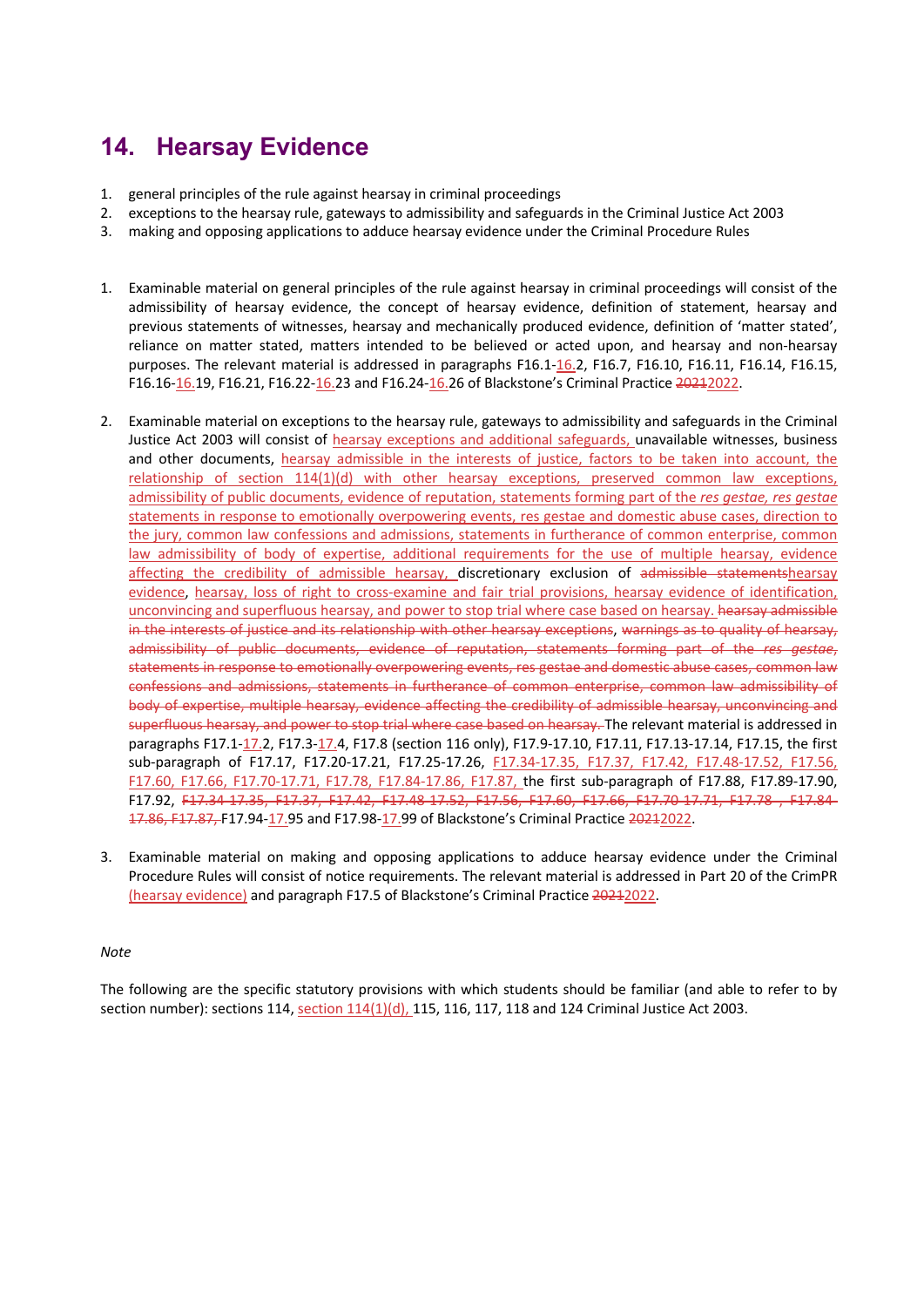# **15. Character evidence**

- 1. evidence of bad character under the Criminal Justice Act 2003
- 2. gateways to admissibility of non-defendant bad character
- 3. gateways to admissibility and powers for of exclusion of defendant bad character
- 4. procedure for adducing and opposing the introduction of bad character evidence
- 5. proof of convictions
- 6. bad character directions
- 7. evidence of good character and the good character direction
- 1. Examinable material on evidence of bad character under the Criminal Justice Act 2003 will consist of bad character, convictions, reprehensible behaviour, evidence which has 'to do with' the alleged facts of the offence or is evidence of misconduct in connection with its investigation or prosecution, and previous allegations as evidence of bad character. The relevant material is addressed in paragraphs F13.4-13.5, F13.6-13.7, F13.10 and F13.12-14 of Blackstone's Criminal Practice 20212022.
- 2. Examinable material on gateways to admissibility of non-defendant bad character will consist of the purpose and scope of s.100 of the Criminal Justice Act 2003, meaning of bad character, evidence 'to do with' the facts of the offence or in connection with its investigation or prosecution, gateways to admissibility, scope and construction of the gateways, important explanatory evidence, and evidence of substantial probative value in relation to a matter in issue of substantial importance, matters in issue: propensity, credibility and other issues, substantial probative value, and matters relevant to assessment of probative value, substantial probative value in relation to issues other than credibility, and substantial probative value in relation to credibility. The relevant material is addressed in paragraphs F15.1-15.2, and F15.6-15.18 of Blackstone's Criminal Practice 20212022.
- 3. Examinable material on gateways to admissibility and powers for of exclusion of defendant bad character will consist of the statutory gateways, powers of exclusion, explanatory evidence, evidence of bad character adduced by prosecution to prove guilt or untruthfulness, propensity as an issue, demonstrating propensity, identifying the accused by evidence of bad character, multiple charges and accusations, special considerations with regard to acquittals, evidence of bad character going to matter in issue between co-accused, evidence going to issue of untruthfulness between accused and co-accused, evidence to correct a false impression, and attack on another person's character. The relevant material is addressed in paragraphs F13.15-13.1918, F13.19-13.20, F13.28-13.30, F13.36-13.37, F13.39-13.40, F13.48-13.49, F13.57, F13.65, F13.6566-13.67, F13.73, F13.78, F13.79, F13.80, F13.84-13.85, F13.87, F13.88 and F13.90 of Blackstone's Criminal Practice 20212022.
- 4. Examinable material on the procedure for adducing and opposing the introduction of bad character evidence will consist of notice requirements and applying to exclude bad character evidence. The relevant material is addressed in Part 21 of the Crim PR (evidence of bad character), paragraph F13.3 of Blackstone's Criminal Practice 20212022, and paragraphs R21.1-21.6 of Supplement 1 to Blackstone's Criminal Practice 20212022.
- 5. Examinable material on proof of convictions will consist of proof of convictions and acquittals and<sub>r</sub> convictions as evidence of facts on which they are based, foreign convictions, convictions of persons other than the accused, the court's discretion to exclude, and convictions of the accused. The relevant material is addressed in paragraphs F12.1 and F12.6 of Blackstone's Criminal Practice 20212022.
- 6. Examinable material on bad character directions will consist of weight of character evidence and judicial direction. The relevant material is addressed in paragraphs F13.22-13.23 of Blackstone's Criminal Practice 20212022.
- 7. Examinable material on evidence of good character and the good character direction will consist of relevance and admissibility of good character, good character and the right to a direction, unmeritorious claims and the impact of *Hunter*, impact of bad character provisions of the Criminal Justice ActCJA 2003 on good character, absolute and effective good character, effective good character and previous offences, accused who are not of good character, and the form of the good character direction, and the direction on credibility where the accused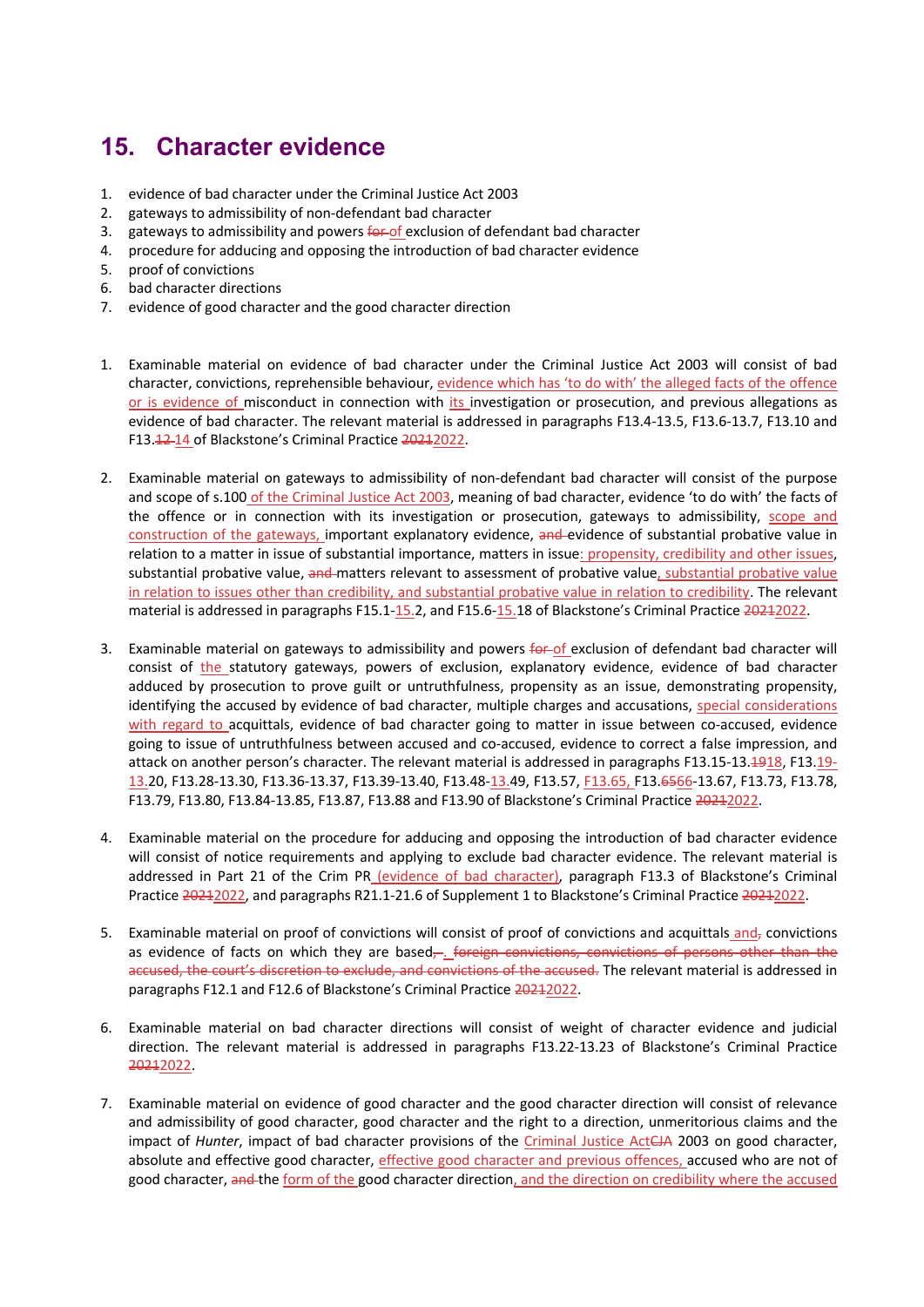does not testify. The relevant material is addressed in paragraphs F14.1-14.11, F14.16 and F14.19 of Blackstone's Criminal Practice 20212022.

#### *Note*

The following are the specific statutory provisions with which students should be familiar (and able to refer to by section number): sections 98, 100, 101(1)(a)-(g) and 101(3) Criminal Justice Act 2003 (gateways for admissibility of defendant bad character).

The following are the specific leading case authorities with which students should be familiar (and should be able to refer to by name): *Hanson*, *Vye, Hunter.*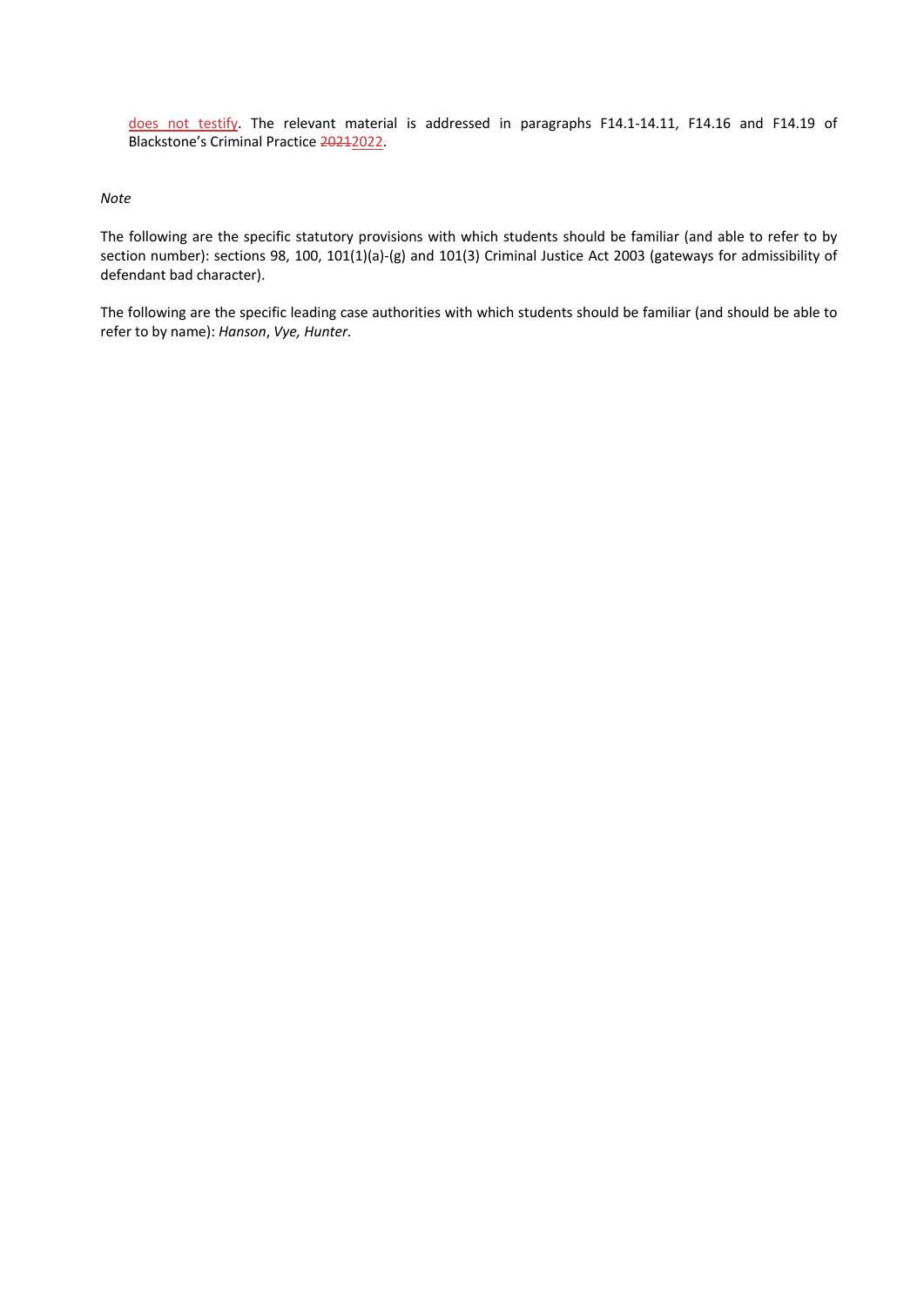# **16. Confessions and unlawfully or unfairly obtained evidence**

- 1. the definition of confessions under PACEthe Police and Criminal Evidence Act 1984
- 2. admissibility and exclusion of confessions
- 3. determining the admissibility of confessions and the voir dire procedure
- 4. the admissibility of evidence obtained as a result of inadmissible confessions
- 5. the exclusion of other prosecution evidence at common law and under section 78 of the Police and Criminal Evidence Act 1984PACE
- 6. common categories of evidence that may be the subject of applications to exclude under section 78
- 7. making or challenging applications to exclude evidence under section 78
- 1. Examinable material on the definition of confessions under the Police and Criminal Evidence Act 1984PACE will consist of definition of confessions, guilty pleas and pleas in mitigation, confessions otherwise than in words, and partly and wholly exculpatory statements. The relevant material is addressed in paragraphs F18.1-18.5 of Blackstone's Criminal Practice 20212022.
- 2. Examinable material on admissibility and exclusion of confessions will consist of principles of admissibility under section 76 of the Police and Criminal Evidence Act 1984PACE, exclusion for oppression, definition of oppression, ambit of oppression, relevance of character and attributes of accused, exclusion for unreliability, application of the statutory test, exclusion under section 78 of the Police and Criminal Evidence Act 1984PACE, and section 78 and the PACE Codes of Practice. The relevant material is addressed in paragraphs F18.8-18.14, F18.16, F18.17- 18.20, F18.24, F18.33-18.40 and F18.42 of Blackstone's Criminal Practice 20212022.
- 3. Examinable material on determining admissibility of confessions and the voir dire procedure will consist of the voir dire procedure and sections 76 and 78 of the Police and Criminal Evidence Act 1984PACE, and the effect of exclusion on the prosecution. The relevant material is addressed in paragraphs F18.62-18.64, F18.68 and F18.83 of Blackstone's Criminal Practice 20212022.
- 4. Examinable material on the admissibility of evidence obtained as a result of inadmissible confessions will consist of discovery of facts, and confessions relevant to show speech, writing or expression, and evidence yielded by confession excluded under section 78 of the Police and Criminal Evidence Act. The relevant material is addressed in paragraphs F18.85-18.87 and the first sub-paragraph of F18.89 of Blackstone's Criminal Practice 20212022.
- 5. Examinable material on the exclusion of other prosecution evidence at common law and under section 78 of the Police and Criminal Evidence ActPACE will consist of admissibility of evidence obtained unlawfully, improperly or unfairly, the general rule of admissibility, confessions, evidence obtained by torture or inhuman or degrading treatment, discretionary power to exclude under section 78, of PACE, general application of section 78, scope for exclusion under section 78 wider than at common law, application of section 78 to evidence obtained unlawfully, improperly or unfairly, other statutory provisions, nature of the discretion to exclude evidence at common law, and discretionary exclusion of confession evidence at common law. The relevant material is addressed in paragraphs F2.1, F2.3-2.5, F2.7, F2.8, F2.9-F2.10, F2.13, F2.32, F2.36, F18.30 and F18.32 of Blackstone's Criminal Practice 20212022.
- 6. Examinable material on common categories of evidence that may be the subject of applications to exclude under section 78 will consist of evidence obtained in consequence of significant and substantial breaches of the PACE Codes of Practice. The relevant material is addressed in paragraphs F2.29-2.30 of Blackstone's Criminal Practice 20212022.
- 7. Examinable material on making or challenging applications to exclude evidence under section 78 will consist of the procedure for applying to exclude evidence obtained unlawfully, improperly or unfairly, hearings on the *voir dire*, application to summary trial, and objections to prosecution evidence during the course of summary trial. making or challenging applications in the Crown Court and in the magistrates' courts. The relevant material is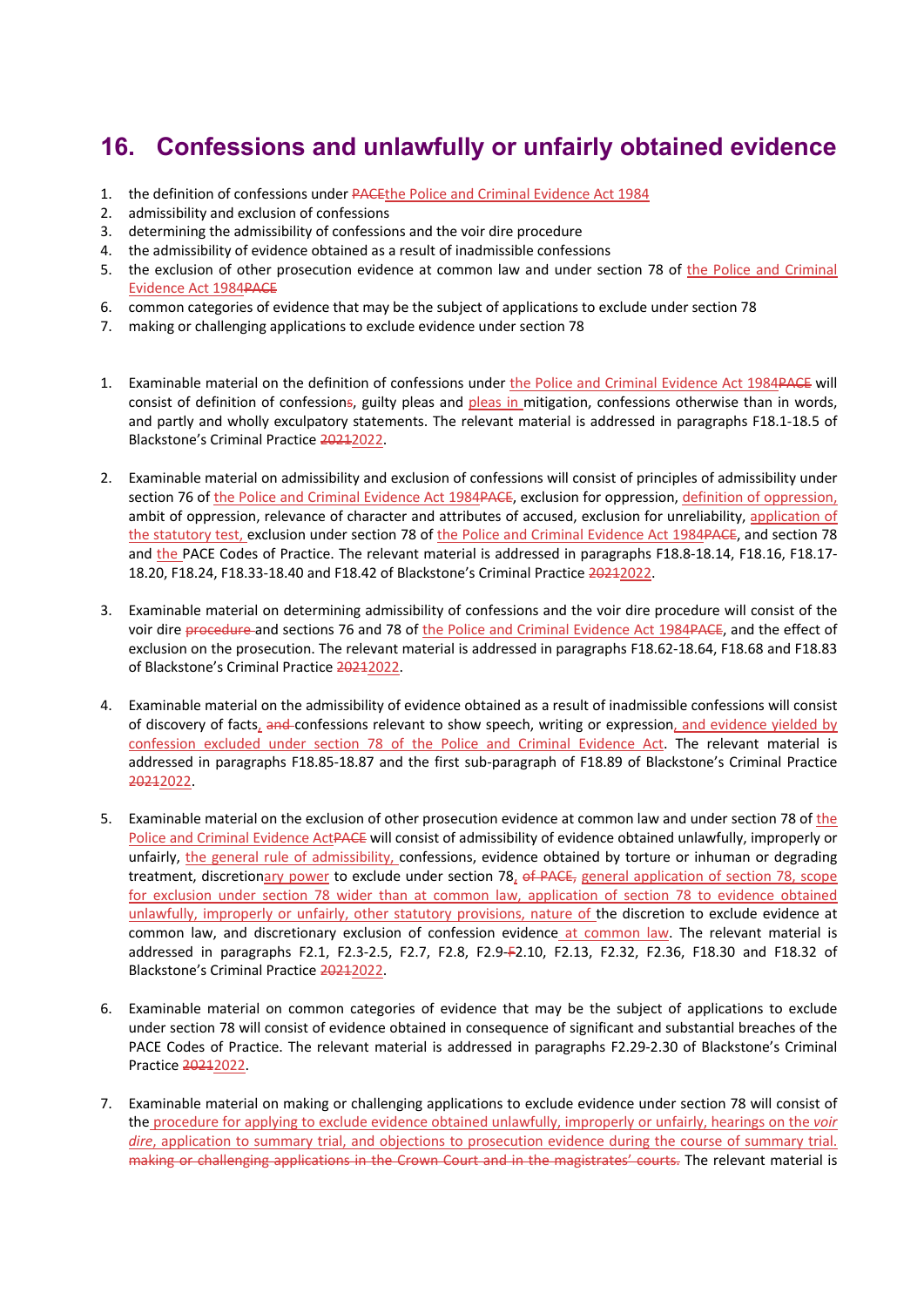addressed in paragraphs F2.11, F1.4344-1.4445, F1.4748, F1.4950, D22.44 and D22.46 of Blackstone's Criminal Practice 20212022.

#### *Note*

The following are the specific statutory provisions with which students should be familiar (and able to refer to by section number): section 76 and section 78 of the Police and Criminal Evidence Act 1984.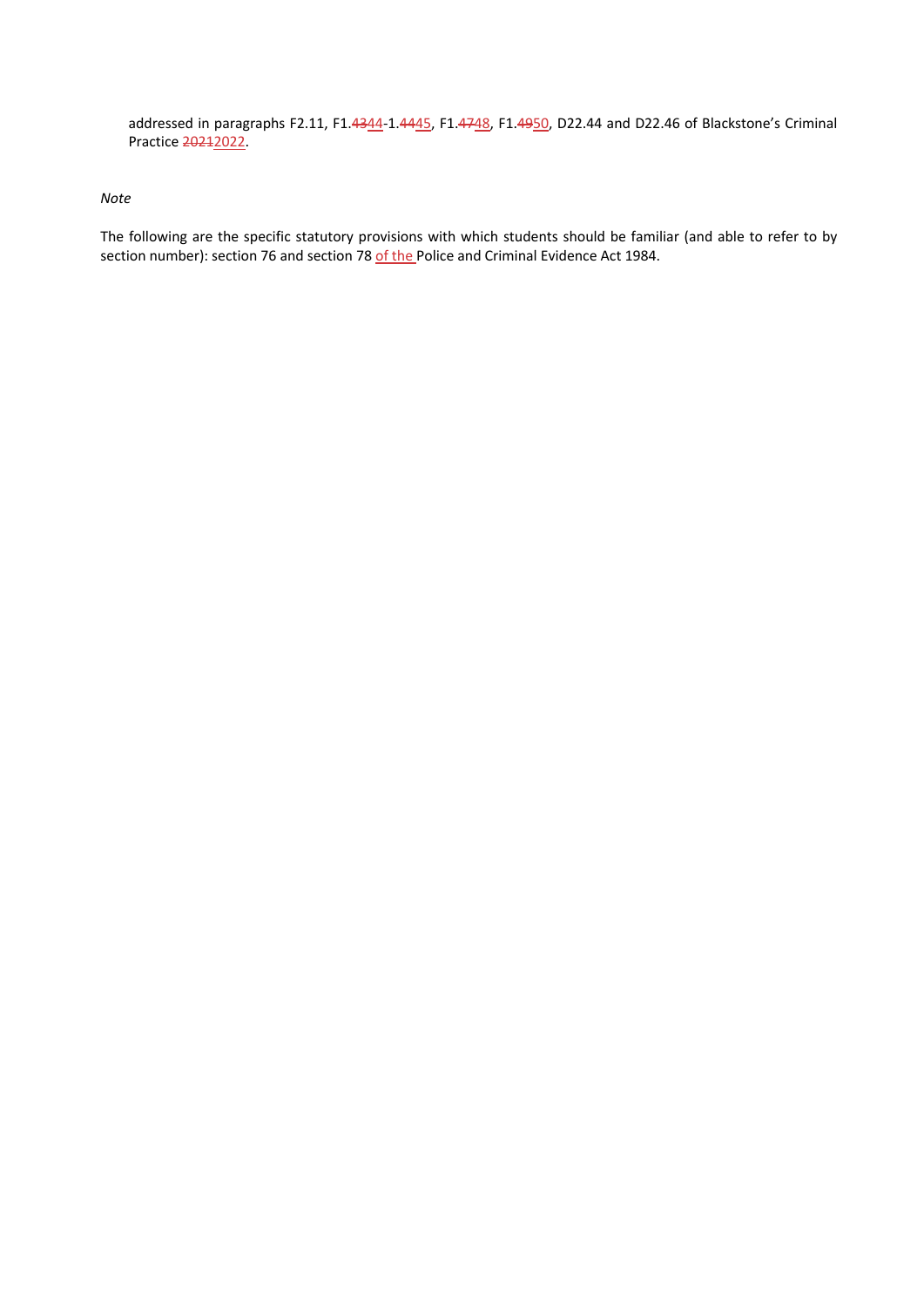### **17. Inferences from the defendant's silence and other conduct**

- 1. evidential significance of the defendant's lies and directions that should be given to the jury
- 2. inferences from the defendant's failure to mention facts when questioned
- 3. inferences from the defendant's failure to account for objects, substances and marks and from the defendant's failure to account for his their presence at the scene of a crime
- 4. inferences from the defendant's failure to testify in his-their own defence during the trial, including the advice that should be given to a defendant about this issue
- 1. Examinable material on evidential significance of the defendant's lies and directions that should be given to the jury will consist of *Lucas* directions, cases where a *Lucas* direction is required, and situations where a *Lucas*  direction is unnecessary. The relevant material is addressed in paragraphs F1.25-1.26 of Blackstone's Criminal Practice 20212022.
- 2. Examinable material on inferences from the defendant's failure to mention facts when questioned will consist of the right to silence, adverse inferences under section 34 of the Criminal Justice and Public Order Act 1994 from failure to mention reveal facts later afterwards relied upon in court, no conviction wholly or mainly on silence, facts relied on, prepared statements, caution or charge, facts which should have been mentioned, legal advice to remain silent, waiver of privilege and statements, and directions as to permissible inferences, and relationship with *Lucas* direction on lies. The relevant material is addressed in the first sub-paragraph of F20.1, F20.2, F20.3-20.6, the first sub-paragraph of F20.7, F20.8, the first sub-paragraph of F20.10, F20.11, F20.13- 20.14, F20.17-20.20, F20.23 and F20.25-20.26 of Blackstone's Criminal Practice 20212022.
- 3. Examinable material on inferences from the defendant's failure to account for objects, substances and marks and from the defendant's failure to account for his their presence at the scene of a crime will consist of adverse inferences under sections 36 and 37 of the Criminal Justice and Public Order Act 1994, and the conditions to be satisfied. The relevant material is addressed in paragraphs F20.34 and F20.36-20.39 of Blackstone's Criminal Practice 20212022.
- 4. Examinable material on inferences from the defendant's failure to testify in his their own defence during the trial, including the advice that should be given to a defendant about this issue will consist of inferences under section 35 of the Criminal Justice and Public Order Act 1994, and proper inferences of guilt. The relevant material is addressed in paragraphs F20.41-20.43 and F20.45-20.52 of Blackstone's Criminal Practice 20212022.

#### *Note*

The following are the specific statutory provisions with which students should be familiar (and able to refer to by section number): sections 34, 35, 36 and 37 Criminal Justice and Public Order Act 1994.

The following is the specific leading case authority with which students should be familiar (and should be able to refer to by name): *Lucas.*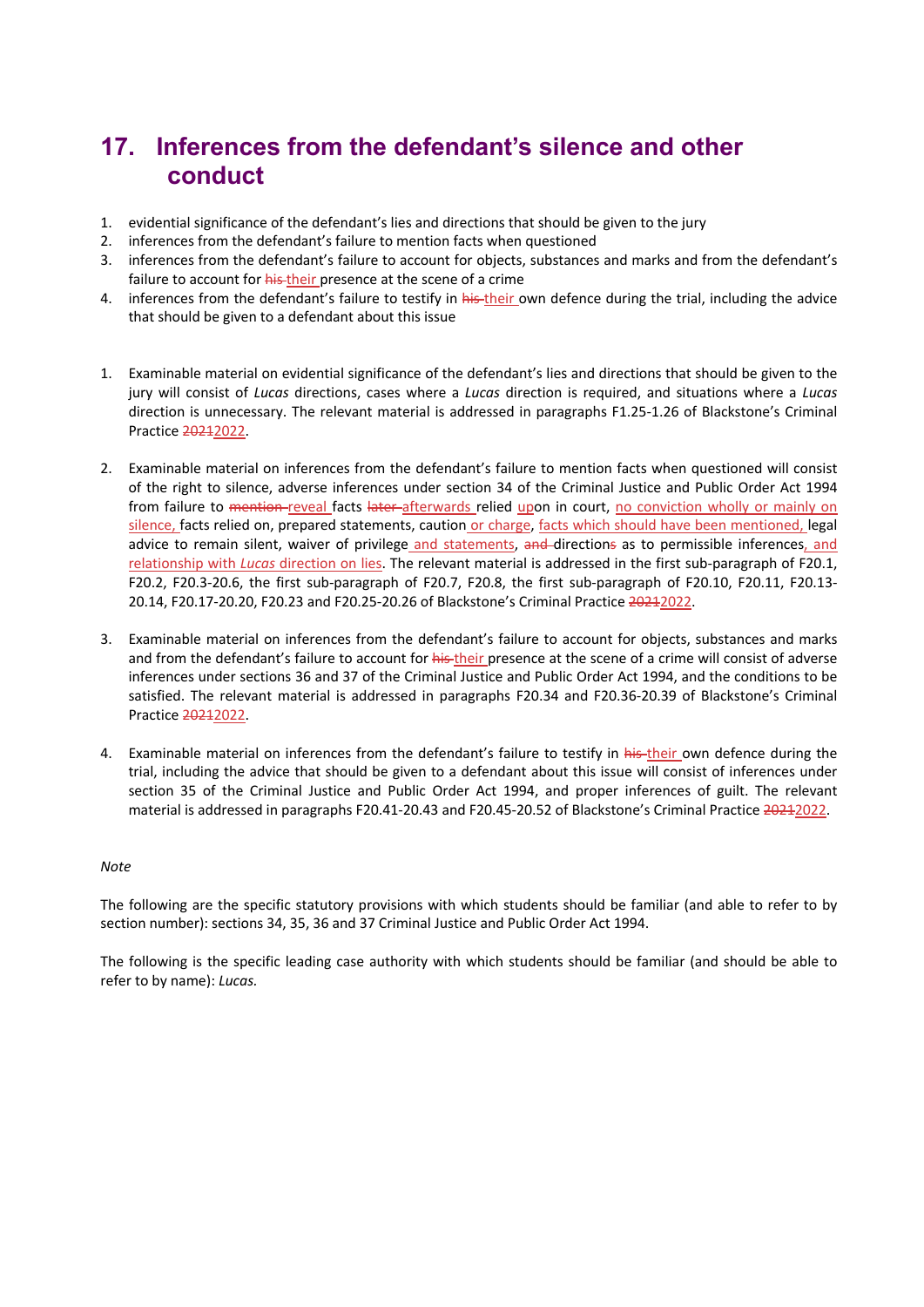# **18. Visual identification evidence**

- 1. visual identification cases and the *Turnbull* Guidelines
- 1. Examinable material on visual identification evidence and the *Turnbull* Guidelines will consist of general consideration of visual identification, identification evidence and identification issues, dealing at trial with breaches of PACE Code D, dock identification, the applicability of the *Turnbull* Guidelines, the scope of the *Turnbull* Guidelines, supporting evidence in visual identification cases (including mutually supportive identifications, self-incrimination and the accused's silence), the quality of the witness in visual identification cases, and stopping a trial based on inadequate identification. The relevant material is addressed in paragraphs F19.1-19.7 and F19.9-19.18 of Blackstone's Criminal Practice 20212022.

#### *Note*

The following is the specific leading case authority with which students should be familiar (and should be able to refer to by name): *Turnbull*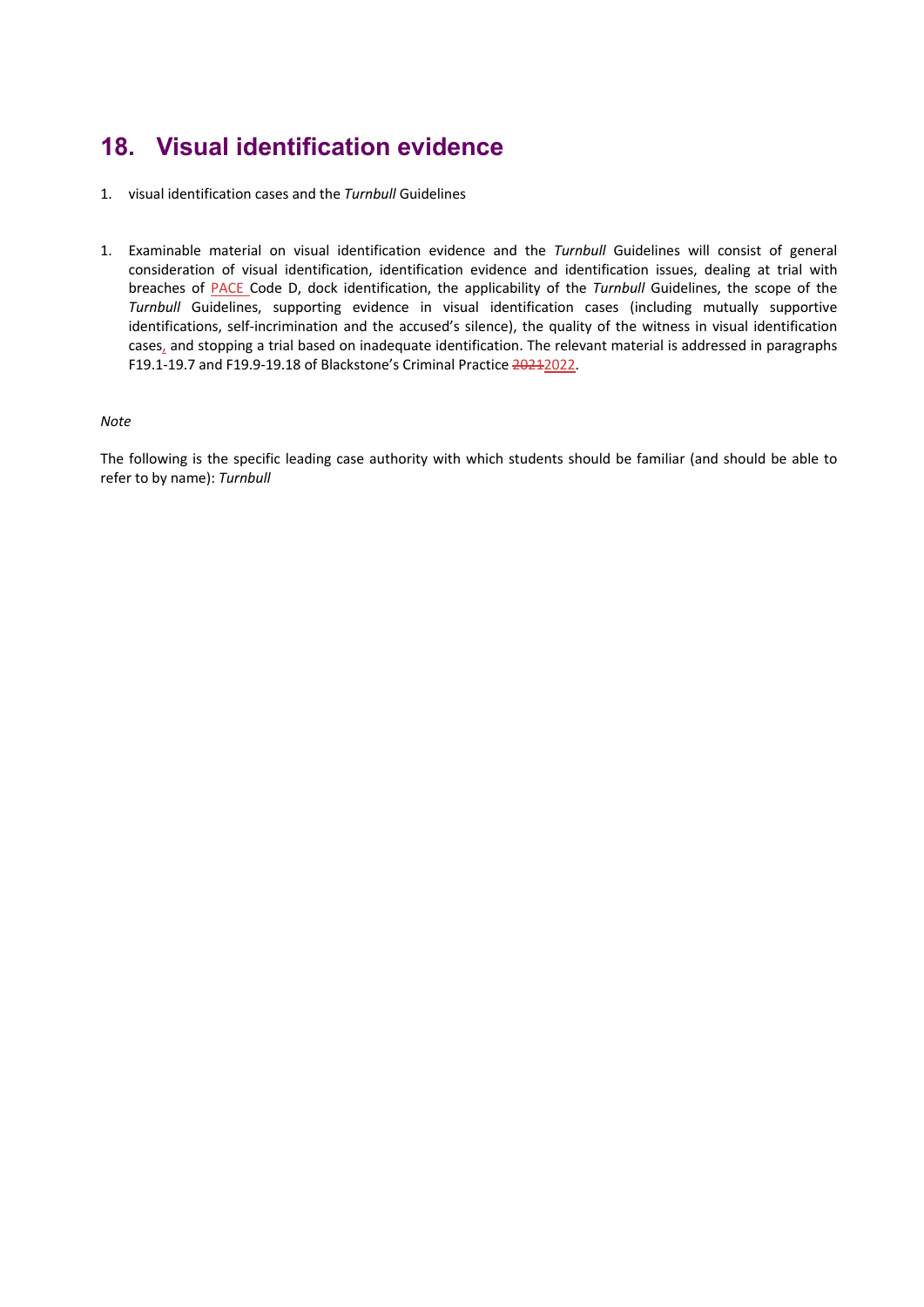# **19. Opinion evidence and experts**

- 1. the general prohibition on the use of opinion evidence in criminal cases and the exceptions to this rule
- 2. the use of expert opinion evidence at trial
- 1. Examinable material on the general prohibition on opinion evidence will consist of the general rule and the exceptions relating to non-expert and expert opinion evidence. The relevant material is addressed in paragraphs F11.1 and F11.2 of Blackstone's Criminal Practice 20212022.
- 2. Examinable material on the use of expert opinion evidence at trial will consist of competence of expert witnesses, matters calling for expertise, opinions on ultimate issues, the duty of experts, and the function and weight of expert evidence. The relevant material is addressed in paragraphs F11.4-11.5, F11.8-11.9, F11.35, F11.37 and<sub>7</sub> F11.42 of Blackstone's Criminal Practice 20212022.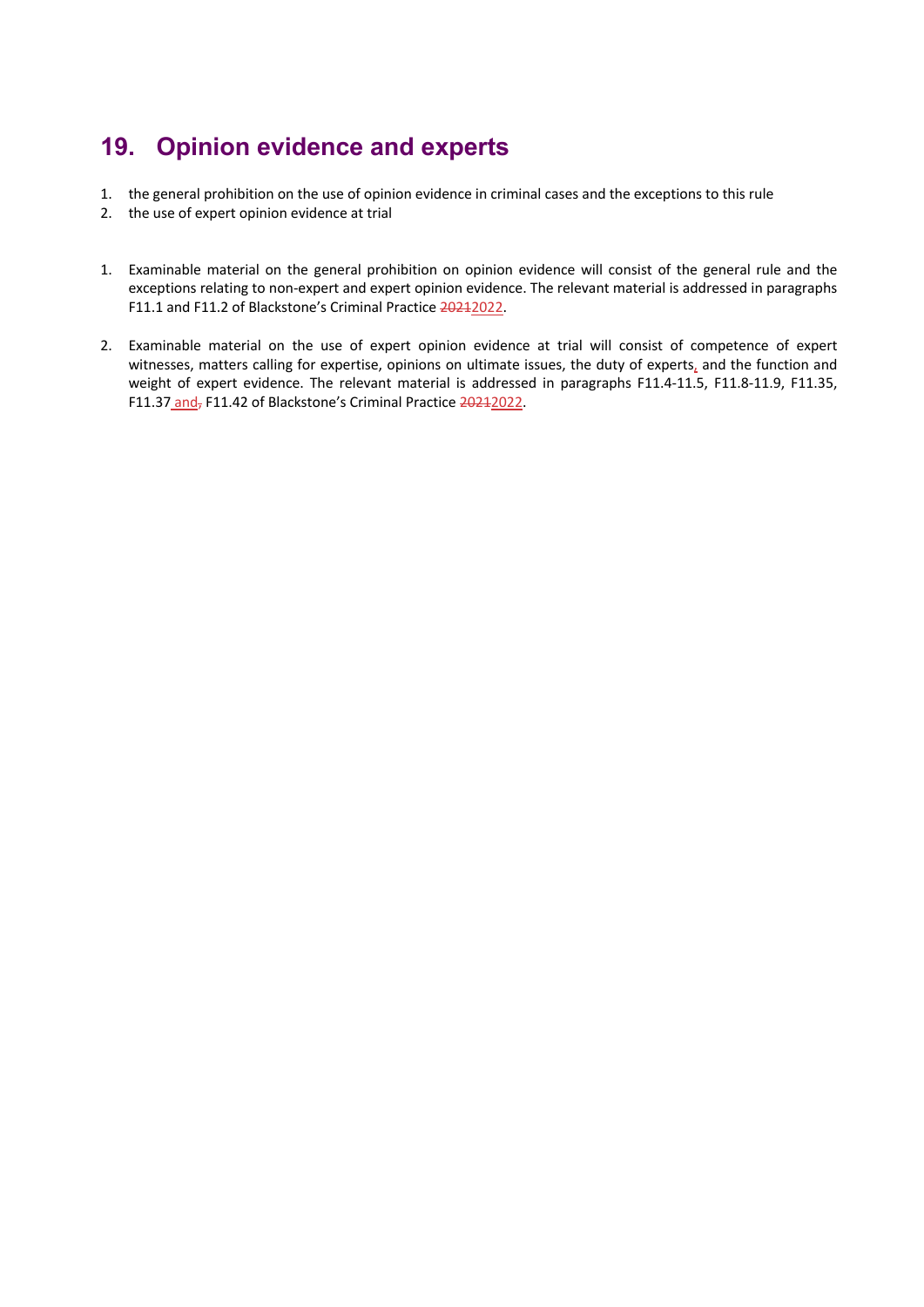# **20. Privilege**

- 1. the privilege against self-incrimination
- 2. legal professional privilege and waiver of privilege
- 1. Examinable material on the privilege against self-incrimination will consist of the general principles of privileged relationships, the scope of the privilege against self-incrimination, and the principle that incrimination must be of a person claiming privilege. The relevant material is addressed in paragraphs F10.1, F10.2 and F10.5 of Blackstone's Criminal Practice 20212022.
- 2. Examinable material on legal professional privilege and waiver of privilege will consist of the scope of legal professional privilege, legal advice privilege, litigation privilege, communications in furtherance of crime or fraud, and waiver of privilege and section 34 of the Criminal Justice and Public Order Act 1994. The relevant material is addressed in paragraphs F10.16, F10.19-10.20, F10.26-10.27, F10.36 (first eight lines only) and F10.41-10.42 of Blackstone's Criminal Practice 20212022.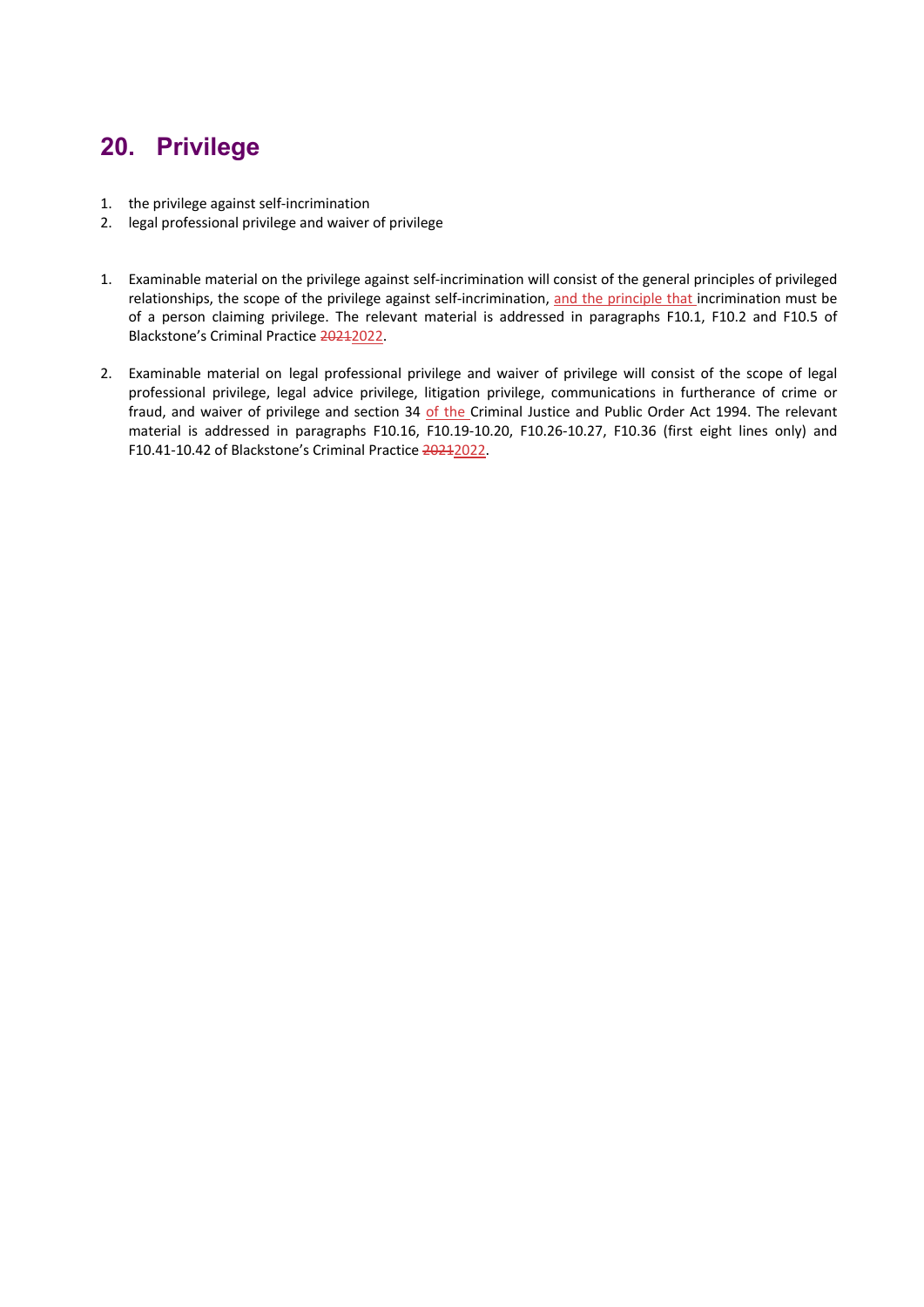### **21. Youth courts and the appearance of youths in other courts**

- 1. the categorisation of youths into 'child' and 'young person'
- 2. procedure in the youth court
- 3. circumstances in which a youth will appear in the adult magistrates' courts and the Crown Court, including reference to how the dangerous offender provisions apply to youths
- 4. the sentences available to the youth court
- 1. Examinable material on the categorisation of youths into 'child' and 'young person' will consist of the terminology used in youth cases and the age of criminal responsibility. The relevant material is addressed in paragraphs D24.2 and D24.5 of Blackstone's Criminal Practice 20212022.
- 2. Examinable material on procedure in the youth court will consist of allocation (mode of trial), exclusion of public, attendance of parent or guardian, course of the trial in a youth court, plea before venue procedure for children and young people, cases where a child or young person is charged with an adult, and determining age. The relevant material is addressed in paragraphs D24.8, D24.12, D24.16, D24.17 (except for the last subparagraph), D24.24, D-24.25, D24.46-24.52 and D24.66 of Blackstone's Criminal Practice 20212022.
- 3. Examinable material on circumstances in which a youth will appear in the adult magistrates' courts and the Crown Court, including reference to how the dangerous offender provisions apply to youths, will consist of court of first appearance, determining place of trial of children and young people, trial on indictment, and dangerous offenders. The relevant material is addressed in paragraphs D24.6, D24.19, D24.20, D24.27-24.29, D24.38 and D24.40 of Blackstone's Criminal Practice 20212022.
- 4. Examinable material on the sentences available to the youth court will consist of committal for sentence, youth court sentencing powers generally, detention and training orders, duration of order and consecutive orders, youth rehabilitation orders, and referral orders. The relevant material is addressed in paragraphs D24.56, D24.96, of Blackstone's Criminal Practice 2021, and paragraphs E15.9, E15.10, E15.12 (but only the minimum and maximum terms of a detention and training order, not the periods in between), E15.14 (but only the fact that detention and training orders can be consecutive, no other detail required), E11.1-11.2, E3.1-3.3 and E3.4 (but only the minimum and maximum compliance periods) of the 'Part E - Sentencing' supplement to Blackstone's Criminal Practice 20212022.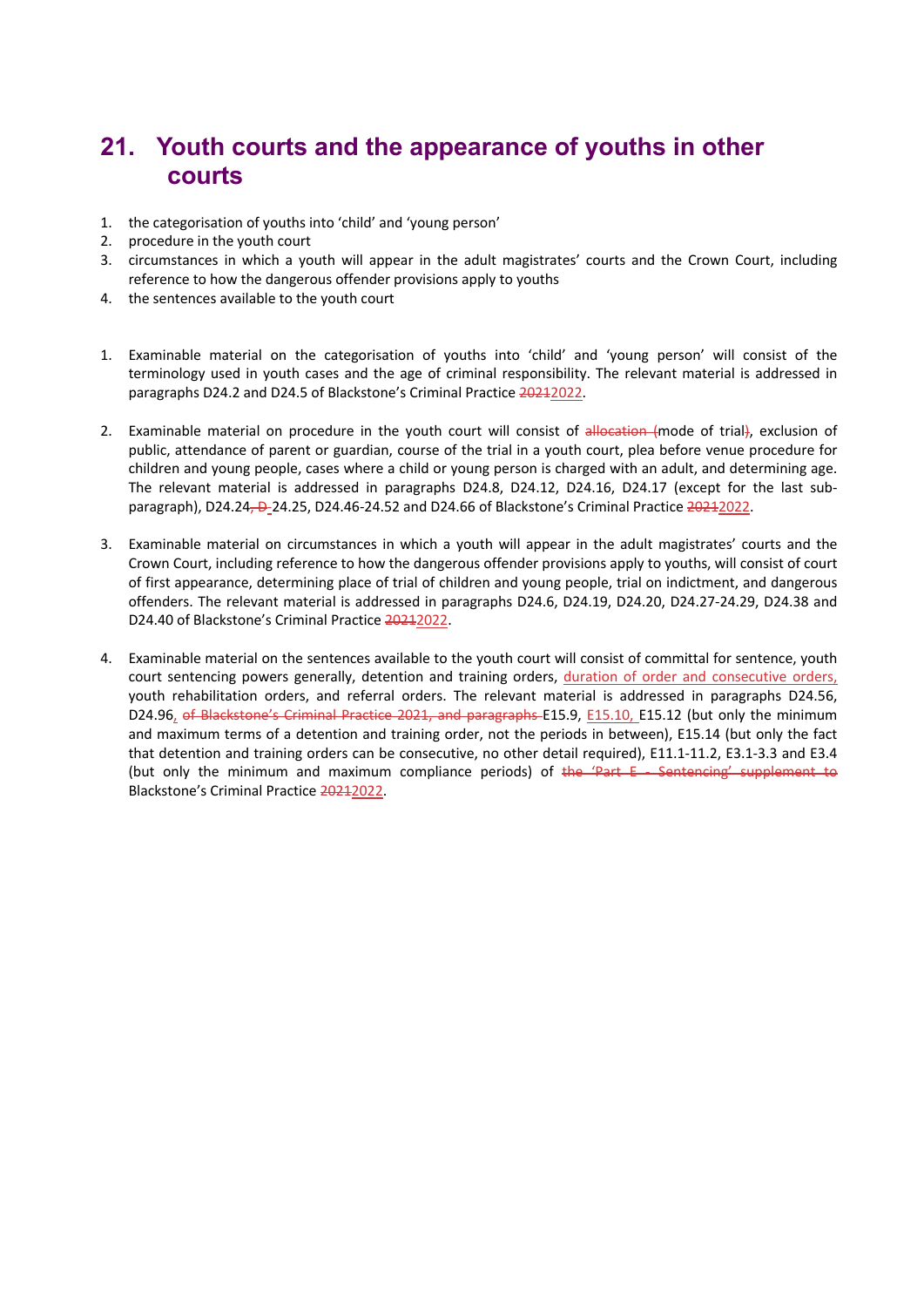# **22. Sentencing principles**

- 1. purposes of sentencing and sentencing guidelines
- 2. assessment of seriousness, reduction in sentence for guilty plea, aggravating and mitigating featuresfactors, the totality principle and prevalence
- 3. pre-sentence reports, medical reports, and victim personal statements
- 4. indications as to sentence
- 5. sentencing in the Crown Court
- 6. sentencing procedure in the magistrates' courts
- 7. committal for sentence
- 1. Examinable material on purposes of sentencing and sentencing guidelines will consist of the purposes of sentencing set out in section 57 of the Sentencing Act 2020, the Sentencing Council's General Guideline: Overarching Principles, and the use of Sentencing Council sentencing guidelines. and the General Guideline: Overarching Principles. The relevant material is addressed in paragraphs E1.2-E1.4 of the 'Part E - Sentencing' supplement to Blackstone's Criminal Practice 2021-2022 and paragraphs SG2-1 to SG2-16 (excluding the table of fines in SG2-5) of Supplement 1 to Blackstone's Criminal Practice 20212022.
- 2. Examinable material on assessment of seriousness, reduction in sentence for guilty plea, aggravating and mitigating featuresfactors, the totality principle and prevalence will consist of determining the seriousness of an offence,- reduction in sentence for guilty plea, aggravating factors, (including previous convictions, offending offence committed on bail, previous convictions, racial or religious aggravationhostility, offences with a terrorist connection, aggravation related to disability, sexual orientation or transgender identity, and general aggravating factors), mitigation, (including general mitigating factors and personal mitigation), the totality principle and prevalence, and the totality principle. The relevant material is addressed in paragraphs E1.7-1.9 and E1.14-1.15, E1.16, E1.18, E1.20-1.22 and E13.22 (a) and (b) of the 'Part E-Sentencing' supplement to Blackstone's Criminal Practice 20212022.
- 3. Examinable material on pre-sentence reports, medical reports, and victim personal statements will consist of the use in sentencing of pre-sentence reports, medical reports and victim personal statements, and medical reports in cases involving mentally disordered offenders. The relevant material is addressed in paragraphs E1.26 (Sentencing Act 2020 section 30(1)-(4) only), E1.30 and E1.33 of the 'Part E Sentencing' supplement to Blackstone's Criminal Practice 20212022.
- 4. Examinable material on indications as to sentence will consist of judicial indications of sentence, the *Goodyear* approach, responsibilities of the court, responsibilities of the defence, responsibilities of the prosecution, and the indication process. The relevant material is addressed in paragraphs D12.60-12.65 of Blackstone's Criminal Practice 20212022.
- 5. Examinable material on sentencing in the Crown Court will consist of ascertaining the facts of the offence, duties of the prosecutor in relation to sentencing, victim impact-personal statements, counsel's duty to assist the court, the factual basis for sentence, disputes about the facts following a plea of guilty, *Newton* hearings, (including general approach to factual disputes, duty on the defence to raise the issue, duty on the prosecution, duty on the court to resolve necessary issues, duty of the accused's legal representatives, and the power of the court to direct a hearing), written basis of plea, where a *Newton* hearing is unnecessary, insignificant disputes, defence version manifestly absurd, procedure in a *Newton* hearing, the general principle regarding disputes about the facts following a verdict of guilty, the requirement for evidence of character and antecedents, sentencing for matters of which the offender has not been convicted, taking other offences into consideration, sample offences, reports on the offender, pre-sentence reports, medical and psychiatric reports, mitigation of sentence, pronouncement of sentence, (including giving reasons), and deferring sentence. The relevant material is addressed in paragraphs D20.1-20.4, D20.6-20.11, D20.14, D20.1816, D20.2018, D20.2321-20.2725, D20.3028, D20.4543, D20.5250-20.5351, D20.5654, D20.5957, D20.6664-20.6866, D20.7270, D20.7675, D20.9291-20.93-92 and D20.103-102 of Blackstone's Criminal Practice 20212022.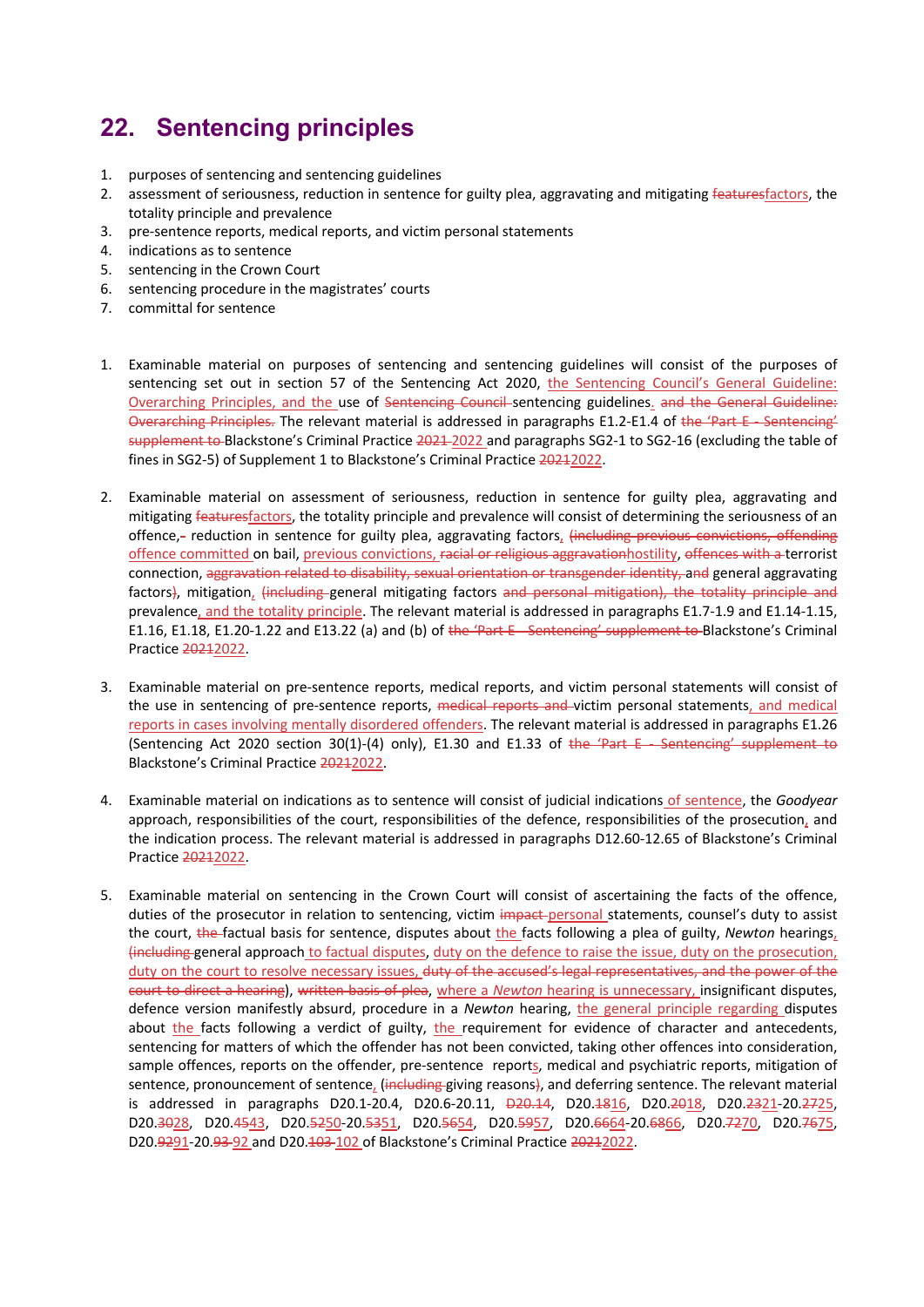- 6. Examinable material on sentencing procedure in the magistrates' courts will consist of adjournments prior to sentence, presenting the facts, character and antecedents, *Newton* hearings, adjudication of on and pronouncement of sentence, (including majority decisions, and explaining reasons and explanation), restrictions on magistrates' courts sentencing powers in offences triable either way and summary offences, aggregate prison terms, and fines, compensation orders, detention in a young offender institution, and non-custodial sentences. The relevant material is addressed in paragraphs D23.1, D23.2, D23.6-23.9, D23.14, D23.16-23.17 and D23.19-23.21 of Blackstone's Criminal Practice 20212022.
- 7. Examinable material on committals for sentence will consist of powers to commit for sentence and be limited to the fact that there are different provisions relating to different circumstances. The relevant material is addressed in paragraphs D23.30, D23.42 and the first sub-paragraph of D23.55 of Blackstone's Criminal Practice 20212022.

#### *Note*

The following are the specific leading case authorities with which students should be familiar (and should be able to refer to by name): *Goodyear, Newton.*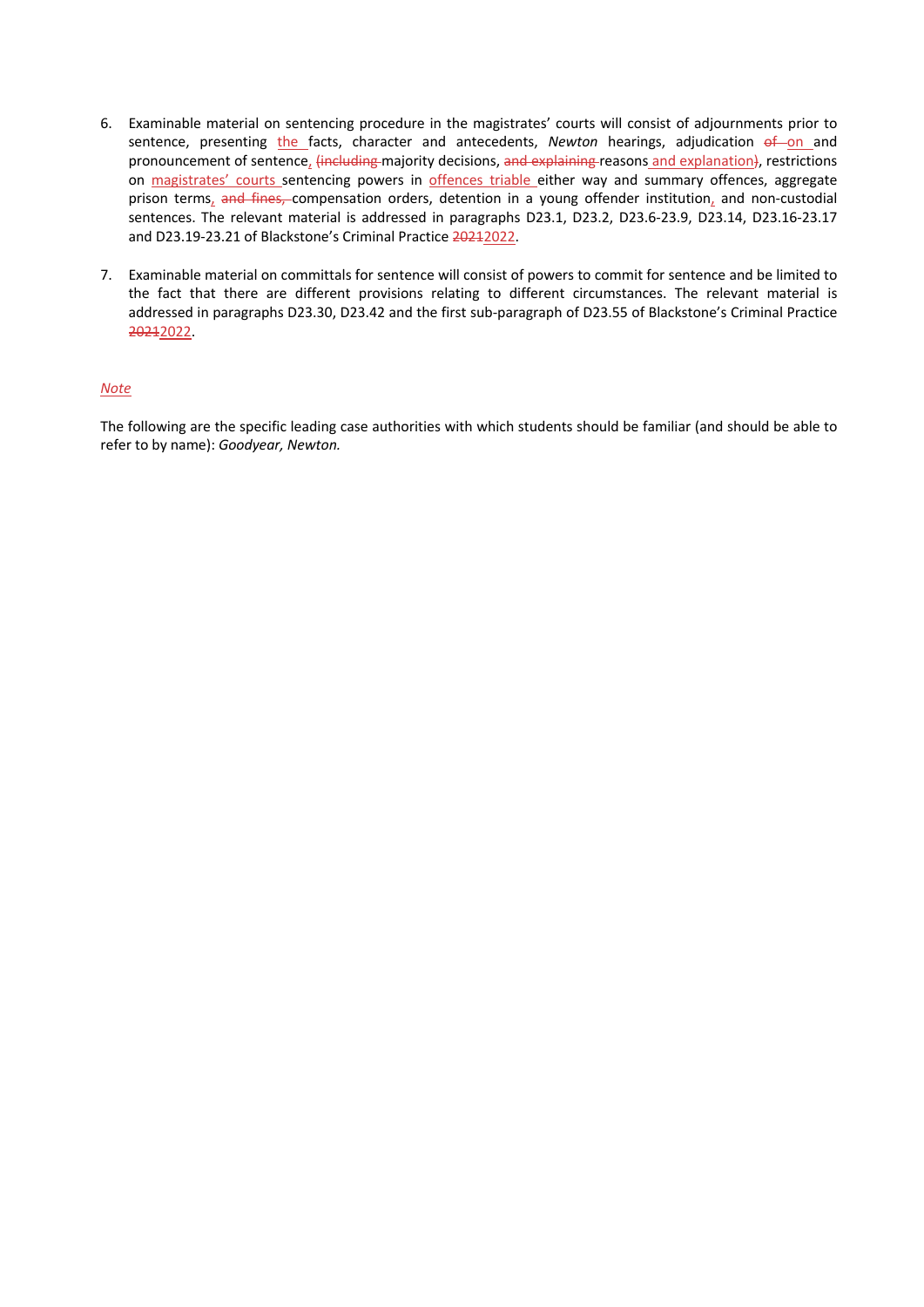# **23. Non-custodial sentences**

- 1. absolute and conditional discharges
- 2. fines and the consequences of default
- 3. community sentences and the consequences of breach of a community sentence
- 1. Examinable material on absolute and conditional discharges will consist of order for absolute discharge, use of absolute discharge, order for conditional discharge and breach of conditional discharge. The relevant material is addressed in paragraphs E2.1 $-$ E2.2- and E2.3, E2.4 and E2.5 of the 'Part E-Sentencing' supplement to Blackstone's Criminal Practice 20212022.
- 2. Examinable material on fines and the consequences of default will consist of fines in the Crown Court, powers of the Crown Court to impose fines, duty of the Crown Court to fix a term in default, fines in the magistrates' court, sentencing principles with regard to fines, proportionality to the gravity of the offence, taking into account of the means financial circumstances of the offender, the principle that instalments should require paymentspayment within a reasonable time, and combining fines with other sentences or orders. The relevant material is addressed in paragraphs E5.1-5.3, E5.8, E5.14, E5.16, E5.18-5.19 (first three sub-paragraphs only) and E5.21-5.22 of the 'Part E-Sentencing' supplement to Blackstone's Criminal Practice 20212022.
- 3. Examinable material on community sentences and the consequences of breach of a community sentence will consist of the criteria for the imposition of a community order, pre-sentence reports and community sentences, community order requirements (including unpaid work, rehabilitation activity, programme, prohibited activity, curfew, exclusion, residence, mental health treatment, drug rehabilitation, alcohol treatment, attendance centre and electronic monitoring requirements, but students are not expected to memorise the lengths of each individual requirement, other than the minimum and maximum number of hours of unpaid work that can be imposed under an unpaid work requirement, and the minimum and maximum number of hours that can be imposed under a curfew requirement,) and the enforcement of community orders (including warning and enforcement, breach of community order, revocation of community order, and amendment of community orders). The relevant material is addressed in paragraphs E12.2, E12.6, E12.8, E12.11, E12.12, E12.13-12.17, E12.19-12.20, E12.23 and E12.25-12.32 of the 'Part E-Sentencing' supplement to Blackstone's Criminal Practice 20212022.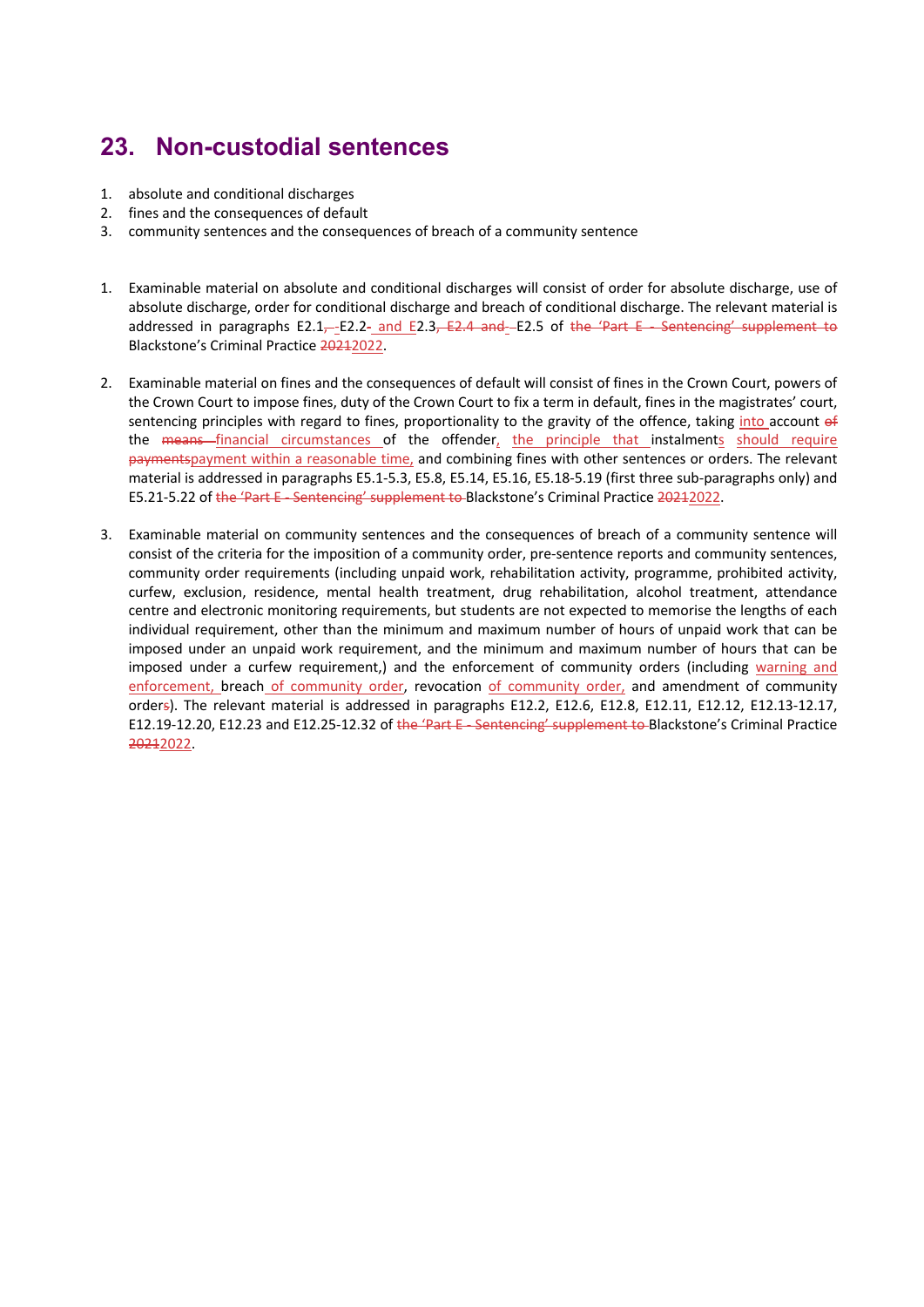# **24. Custodial sentences**

- 1. custodial sentences in the Crown Court and magistrates' courts
- 2. restrictions on imposing custodial sentences
- 3. length of sentence
- 4. mandatory and minimum sentences
- 5. suspended sentences
- 1. Examinable material on custodial sentences in the Crown Court and magistrates' courts will consist of available custodial sentences, maximum custodial sentences, and limits on imprisonment:the power of magistrates' courts to impose imprisonmentand the Crown Court when limited to magistrates' courts' powers. The relevant material is addressed in paragraphs E13.1-13.2 and E13.5 of the 'Part E - Sentencing' supplement to Blackstone's Criminal Practice 20212022.
- 2. Examinable material on restrictions on imposing custodial sentences will consist of the general restrictions in section 230 of the Sentencing Act 2020 on imposing custodial sentences. The relevant material is addressed in paragraphs E13.7-13.8 of the 'Part E - Sentencing' supplement to Blackstone's Criminal Practice 20212022.
- 3. Examinable material on length of sentence will consist of the general provision in section 231 of the Sentencing Act 2020, dealing with several offences, relevance of prison conditions, time remanded in custody to count as time served, crediting periods of remand on bail spent subject to a qualifying curfew, concurrent and consecutive determinate custodial sentences, and determinate custodial sentences and early release provisions. relevance to sentence of early release provisions etc. The relevant material is addressed in paragraphs E13.9-13.13, E13.16, E13.19-13.21-and, E13.26 (first sub-paragraph) and E13.27-13.28 of the 'Part E - Sentencing' supplement to Blackstone's Criminal Practice 20212022.
- 4. Examinable material on mandatory and minimum sentences will consist of mandatory life sentences for murder, and minimum custodial sentences for Class A drug offences and domestic burglary. The relevant material is addressed in paragraphs E17.1-17.2, E18.2 (section 313(1) and (2) of the Sentencing Act 2020 only), E18.4, E18.5 (section 314(1), (2), (3)(a)-(b) of the Sentencing Act 2020 and the final sub-paragraph only), and E18.9 of the 'Part E - Sentencing' supplement to Blackstone's Criminal Practice 20212022.
- 5. Examinable material on suspended sentences will consist of the power to impose suspended sentences under sections 286, 288 and 289 of the Sentencing Act 2020, consecutive terms, combining with other sentences or orders, imposition of requirements, breach of community requirements, powers available to deal with breach, and commission of further offences. The relevant material is addressed in paragraphs E14.1, E14.3 (first two sub-paragraphs only), E14.5-14.8, E14.13-14.14 and E14.16 of the 'Part E Sentencing' supplement to Blackstone's Criminal Practice 20212022.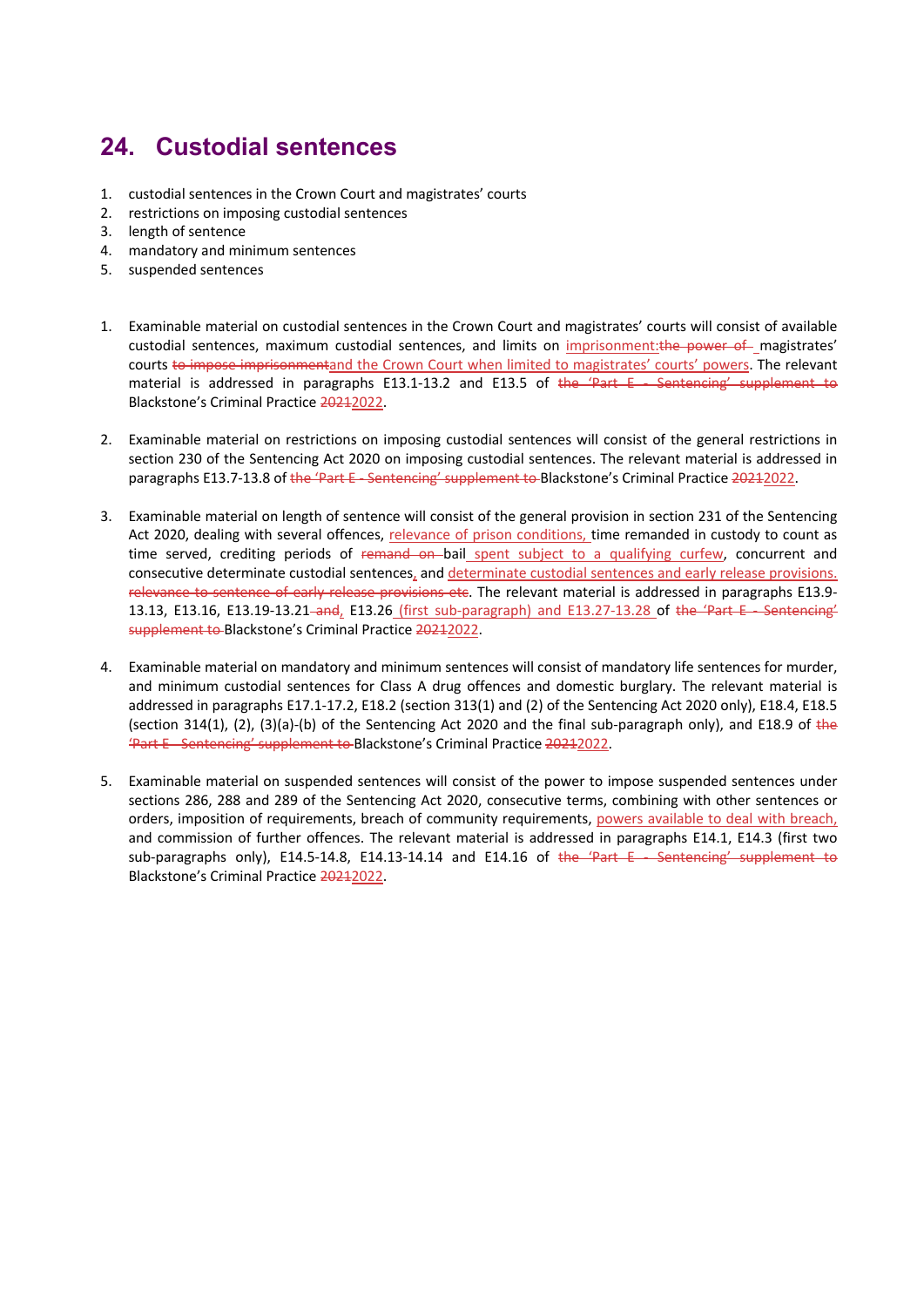# **25. Ancillary orders and costs on conviction**

- 1. costs on conviction
- 2. surcharge
- 3. compensation
- 4. forfeiture and deprivation orders
- 5. confiscation under the Proceeds of Crime Act 2002
- 1. Examinable material on costs on conviction will consist of orders that the accused pay prosecution costs, amount of an order against the defendant for prosecution costs, and the proper approach to an orders that the accused pay prosecution costs. The relevant material is addressed in the first sub-paragraph of D33.24, the first sub-paragraph of D33.25, and the summary of *ex parte Dove* in paragraph D33.27 of Blackstone's Criminal Practice 20212022.
- 2. Examinable material on surcharge will consist of the requirement for a magistrates' court or the Crown Court to impose a surcharge. The relevant material is addressed in paragraph E1.34 (first two lines and section 42 of the Sentencing Act 2020 only) of the 'Part E - Sentencing' supplement to Blackstone's Criminal Practice 20212022.
- 3. Examinable material on compensation will consist of the power of the court to make compensation orders and combining compensation orders with other sentences or orders. The relevant material is addressed in paragraphs E6.1 (knowledge of the precise wording of the sections not required) and E6.15 of the 'Part  $E-$ Sentencing' supplement to Blackstone's Criminal Practice 20212022.
- 4. Examinable material on forfeiture and deprivation orders will consist of the nature and effect of deprivation orders under sections 152 to 155 of the Sentencing Act 2020, and the statutory power to make forfeiture orders under section 27 of the Misuse of Drugs Act 1971. The relevant material is addressed in paragraphs E8.1 (knowledge of the precise wording of the sections not required), E8.2 and E8.7 (section 27(1) and (2) of the Misuse of Drugs Act 1971 only) of the 'Part E - Sentencing' supplement to Blackstone's Criminal Practice 20212022.
- 5. Examinable material on confiscation will consist of confiscation orders under section 6 of the Proceeds of Crime Act 2002. The relevant material is addressed in paragraph E19.1, E19.5 (first sub-paragraph) and E19.10 (last sub-paragraph) of the 'Part E Sentencing' supplement to Blackstone's Criminal Practice 20212022.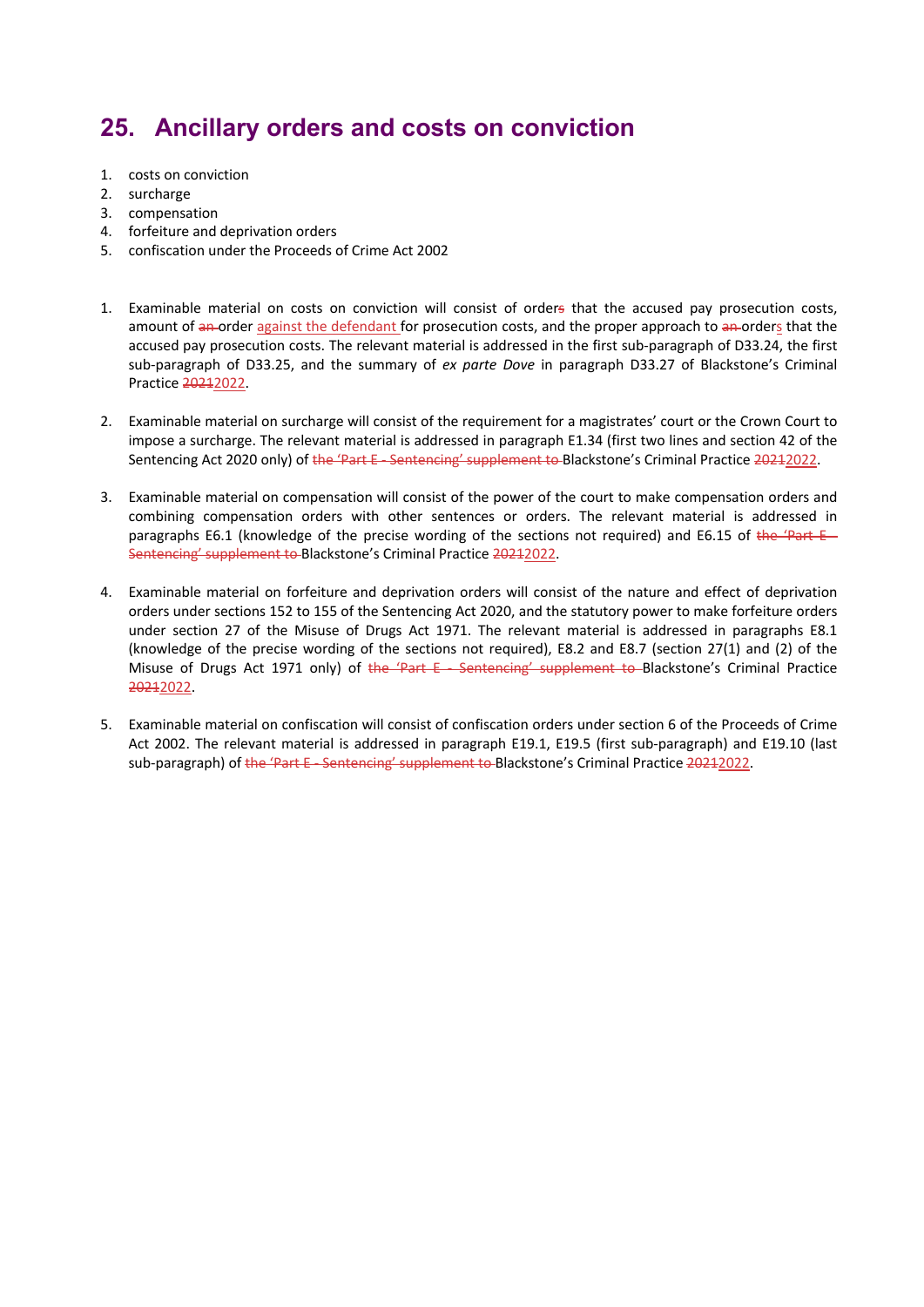# **26. The dangerous offender provisions**

- 1. specified offences
- 2. assessment of dangerousness
- 1. Examinable material on specified offences will consist of section 306 of the Sentencing Act 2020. The relevant material on offence classification is addressed in paragraphs E16.1 and E16.3 of the 'Part E - Sentencing' supplement to Blackstone's Criminal Practice 20212022.
- 2. Examinable material on assessment of dangerousness will consist of the application of section 308 of the Sentencing Act 2020. The relevant material is addressed in paragraphs E16.24-16.26 of the 'Part E - Sentencing' supplement to Blackstone's Criminal Practice 20212022.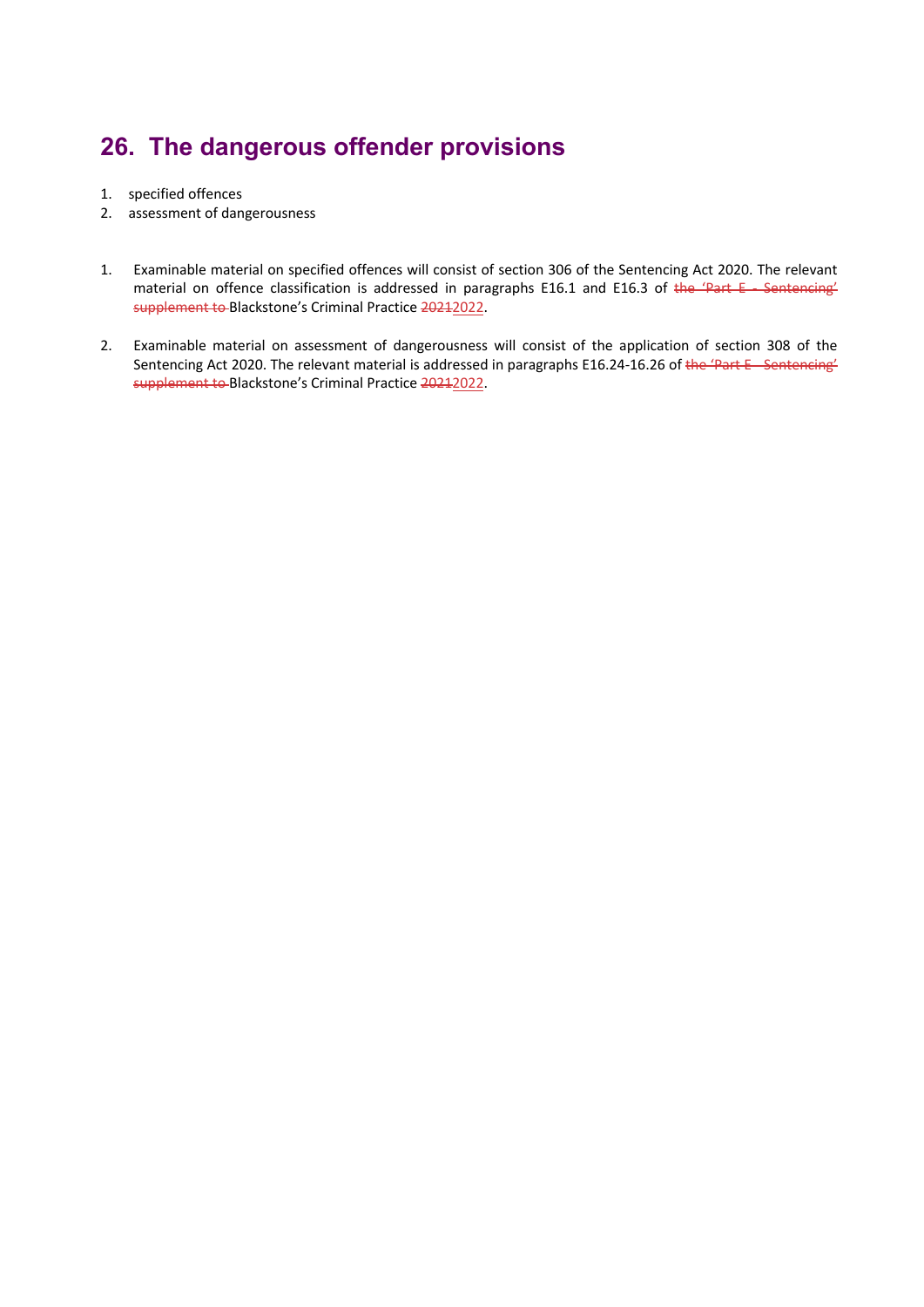### **27. Appeals from the magistrates' courts and from the Crown Court in its appellate capacity**

- 1. the power of the magistrates to rectify mistakes
- 2. the general right of appeal from the magistrates' court to the Crown Court
- 3. the procedure in the Crown Court for dealing with the appeal
- 4. the powers of the Crown Court on appeal, including the power to increase sentence
- 5. appeal to the High Court by case stated and by judicial review
- 6. appeals from the Crown Court
- 1. Examinable material on the power of the magistrates to rectify mistakes will consist of setting aside a conviction, and variation of sentence. The relevant material is addressed in paragraphs D22.73 (save for the last two sub-paragraphs), D23.23 and D23.24 of Blackstone's Criminal Practice 20212022.
- 2. Examinable material on the general right of appeal from the magistrates' court to the Crown Court will consist of routes of challenge of decisions of magistrates' courts, and appeals against conviction and sentence. The relevant material is addressed in paragraphs D29.1 and D29.3 of Blackstone's Criminal Practice 20212022.
- 3. Examinable material on the procedure in the Crown Court for dealing with the appeal will consist of the procedure on appeal to the Crown Court, the constitution of the court and the procedure at the appeal hearing. The relevant material is addressed in paragraphs D29.6 and D29.7 of Blackstone's Criminal Practice 20212022.
- 4. Examinable material on the powers of the Crown Court on appeal, including the power to increase sentence will consist of the provisions of section 48 of the Senior Courts Act 1981, and abandonment of appeal. The relevant material is addressed in paragraphs D29.10 and D29.13 of Blackstone's Criminal Practice 20212022.
- 5. Examinable material on appeal to the High Court by case stated and by judicial review will consist of principles of appeal by way of case stated, determination by the Divisional Court of an appeal by way of case stated, prerogative orders generally, the principal grounds for judicial review, the choice between judicial review and case stated, and appeal from the Divisional Court. The relevant material is addressed in paragraphs D29.18, D29.24, the first two sub-paragraphs of D29.25, D29.27, D29.42 and D29.44 of Blackstone's Criminal Practice 20212022.
- 6. Examinable material on appeals from the Crown Court will consist of appeal by way of case stated and by judicial review. The relevant material is addressed in the first sub-paragraph of D29.38 and paragraph D29.40 of Blackstone's Criminal Practice 20212022.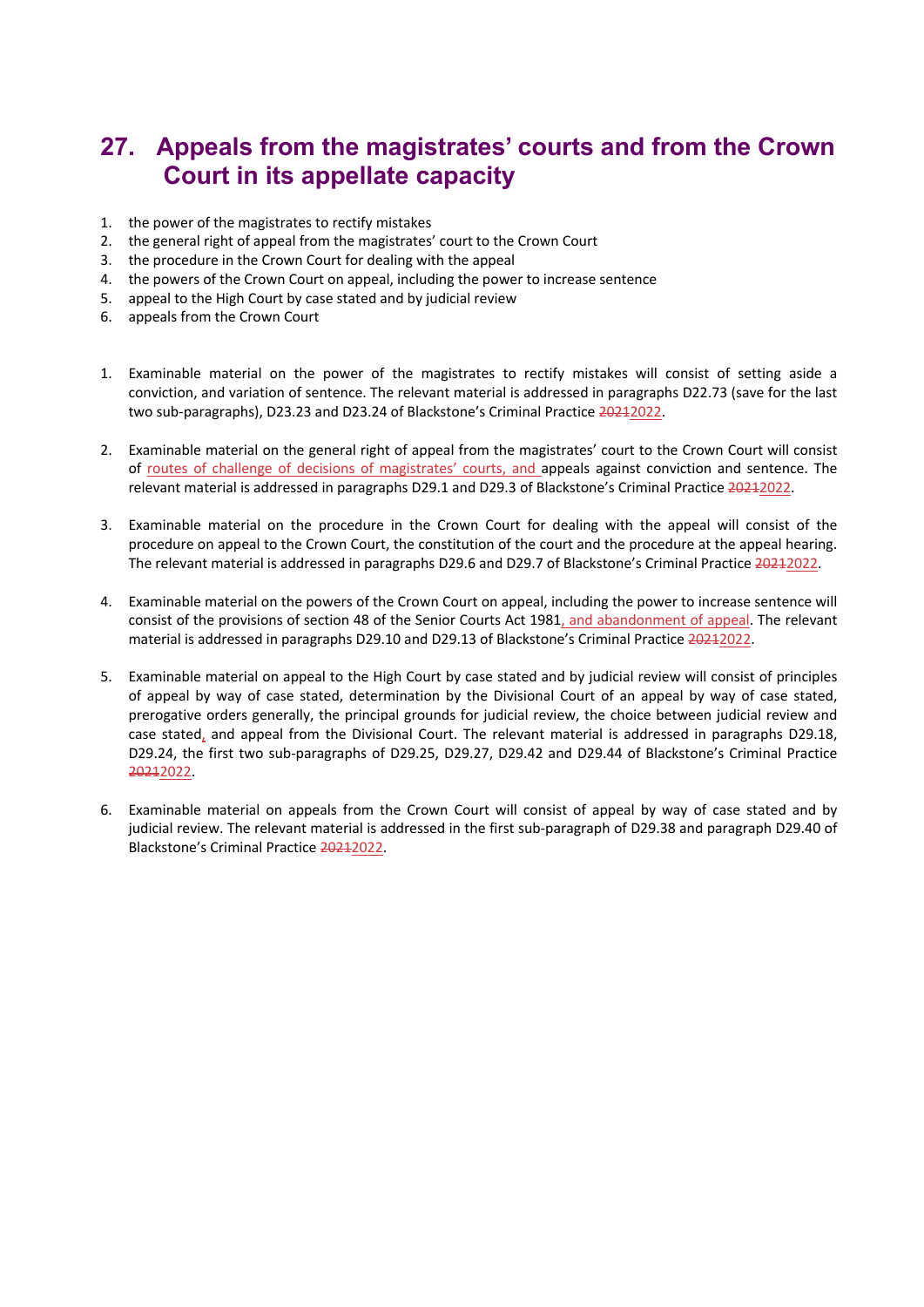# **28. Appeals from the Crown Court**

- 1. the power of the Crown Court to rectify mistakes as to sentence
- 2. the right to appeal to the Court of Appeal and the requirement to obtain leave
- 3. the more common grounds that can give rise to appeal against conviction and sentence
- 4. the procedural requirements for applying for leave to appeal, including the practical steps that counsel should take when advising and preparing grounds of appeal
- 5. renewal of application before full court after a refusal by single judge
- 6. the power of the Court to make a loss of time direction
- 7. the rules concerning the Court of Appeal hearing fresh evidence during the appeal
- 8. the principles the Court of Appeal will adopt when determining appeals against conviction and sentence
- 9. consequences of a conviction being quashed, including ordering re-trials
- 10. References on a point of law following acquittal and references of unduly lenient sentences
- 11. prosecution appeals against trial judge rulings
- 12. the Criminal Cases Review Commission
- 13. appeals to the Supreme Court
- 1. Examinable material on the power of the Crown Court to rectify mistakes as to sentence will consist of variation of sentence, and extent of the power to vary. The relevant material is addressed in paragraphs D20.95-94 and D20.96 95 of Blackstone's Criminal Practice 20212022.
- 2. Examinable material on the right to appeal to the Court of Appeal and the requirement to obtain leave will consist of statutory bases of jurisdiction of the Court of Appeal, matters dealt with by the full court, matters dealt with by a two-judge court, statutory basis of appeal against conviction, appeal against conviction with leave, and appeal against conviction following a plea of guilty. The relevant material is addressed in paragraphs D26.1, D26.3, D26.4, D26.7, D26.8 and D26.9 of Blackstone's Criminal Practice 20212022.
- 3. Examinable material on the more common grounds that can give rise to appeal against conviction and sentence will consist of wrongful admission or exclusion of evidence, erroneous exercise of discretion, rejection of submission of no case to answer, defects in the indictment, inconsistent verdicts and jury irregularities, conduct of the trial judge, errors in the summing up, misdirection on law, wrongful withdrawal of issues from the jury, misdirection on facts, improper comment on facts or defence case, comment on failure of the accused to testify, comment on the accused's character, commonly occurring grounds of appeal against sentence, sentence wrong in law, sentence wrong in principle or manifestly excessive, judge's remarks when sentencing, procedural errors, sense of grievance, disparity of sentence, and failure to distinguish between offenders. The relevant material is addressed in paragraphs D26.21-26.23, D26.26-26.36 and D26.50-D26.58 of Blackstone's Criminal Practice 20212022.
- 4. Examinable material on the procedural requirements for applying for leave to appeal, including the practical steps that counsel should take when advising and preparing grounds of appeal will consist of notice of appeal and notice of application for leave to appeal, grounds of appeal, drafting and contents of grounds of appeal, advice with grounds, perfection and variation, duty of counsel with regards to grounds of appeal, procedure for obtaining leave to appeal, extension of time for leave to appeal, and hearing of an appeal. The relevant material is addressed in paragraphs D27.1, D27.3, D27.5, D27.6, D27.7, D27.8, the first sentence of D27.10, the first sentence of D27.12, D27.22 (save for the lastfirst three sub-paragraphs) and D27.23 of Blackstone's Criminal Practice 20212022.
- 5. Examinable material on renewal of application before full court after a refusal by single judge will consist of the procedure for renewing an application for leave. The relevant material is addressed in paragraph D27.11 of Blackstone's Criminal Practice 20212022.
- 6. Examinable material on the power of the Court to make a loss of time direction will consist of directions concerning loss of time and frivolous and vexatious appeals. The relevant material is addressed in paragraph D26.12 of Blackstone's Criminal Practice 20212022.